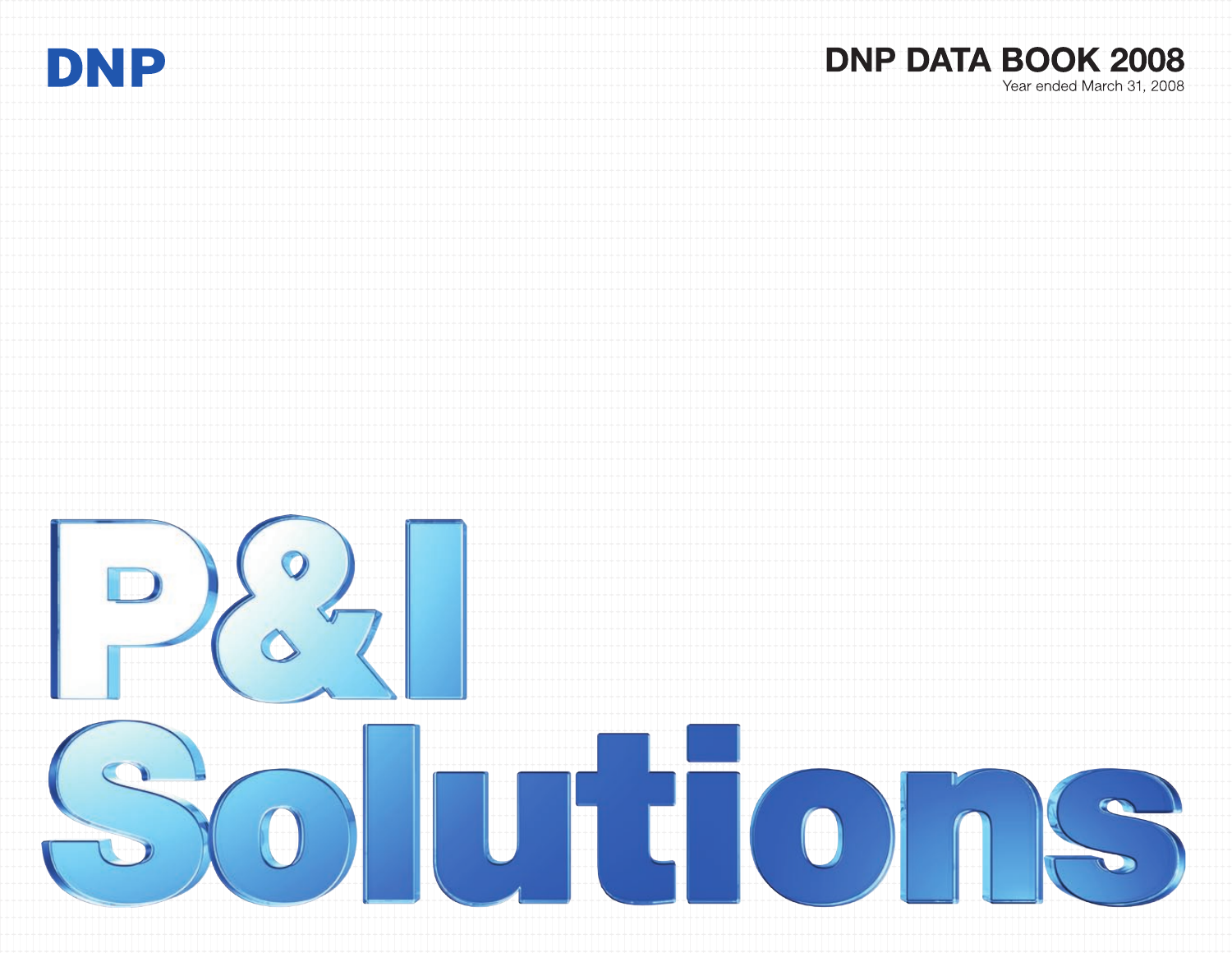Shueisha, the predecessor of today's Dai Nippon Printing Co., Ltd.(DNP), was founded in 1876 as Japan's first full-scale printing company. The company got its start in publication printing but has since diversified its operations to include commercial printing, business forms, packaging, decorative materials, lifestyle and industrial supplies, and electronic components.

The world is in the midst of growing demand for information, a situation that offers high potential for DNP. Backed by a position of leadership in the information industry, we are continuing to expand our businesses by exploring new technological and marketing possibilities in the world of printing.

#### **目次 Contents**

|    |    |    | Financial Highlights  |     |
|----|----|----|-----------------------|-----|
|    |    |    | <b>Financial Data</b> |     |
|    |    |    |                       |     |
|    |    |    | Growth                |     |
|    |    |    |                       | 6   |
|    |    |    |                       |     |
|    |    |    |                       | 9   |
|    |    |    |                       |     |
|    |    |    |                       |     |
|    |    |    |                       |     |
| 10 |    |    |                       | 13  |
|    | 10 |    |                       | 14  |
|    |    | 10 |                       | 15  |
|    | 8  |    |                       | -16 |
|    |    |    |                       | 18  |
| 10 |    |    |                       | 19  |
|    |    |    |                       |     |
|    |    |    |                       |     |
|    |    |    |                       |     |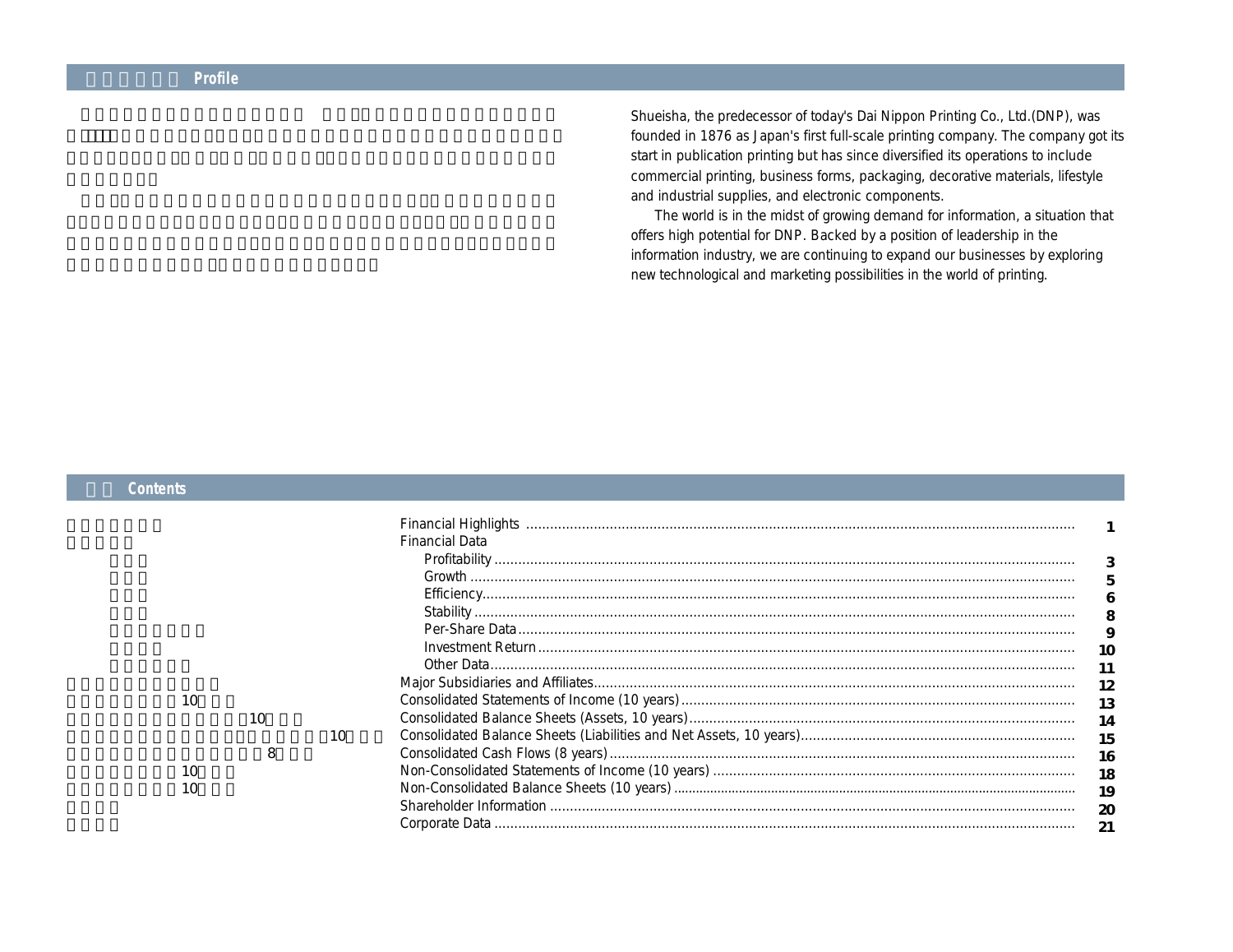## **Consolidated and Non-Consolidated Financial Highlights**









(単位:百万円/¥ million

Gross cash flow

## $\Omega$  –  $400,000 200,000 -$ 800,000  $600,000 -$ ¥ million  $1,200,000 1,000,000 -$ 99 00 01 02 03 04 05 06 07 08 Total stockholders' equity

連結 Consolidated

m.

**Tall** 





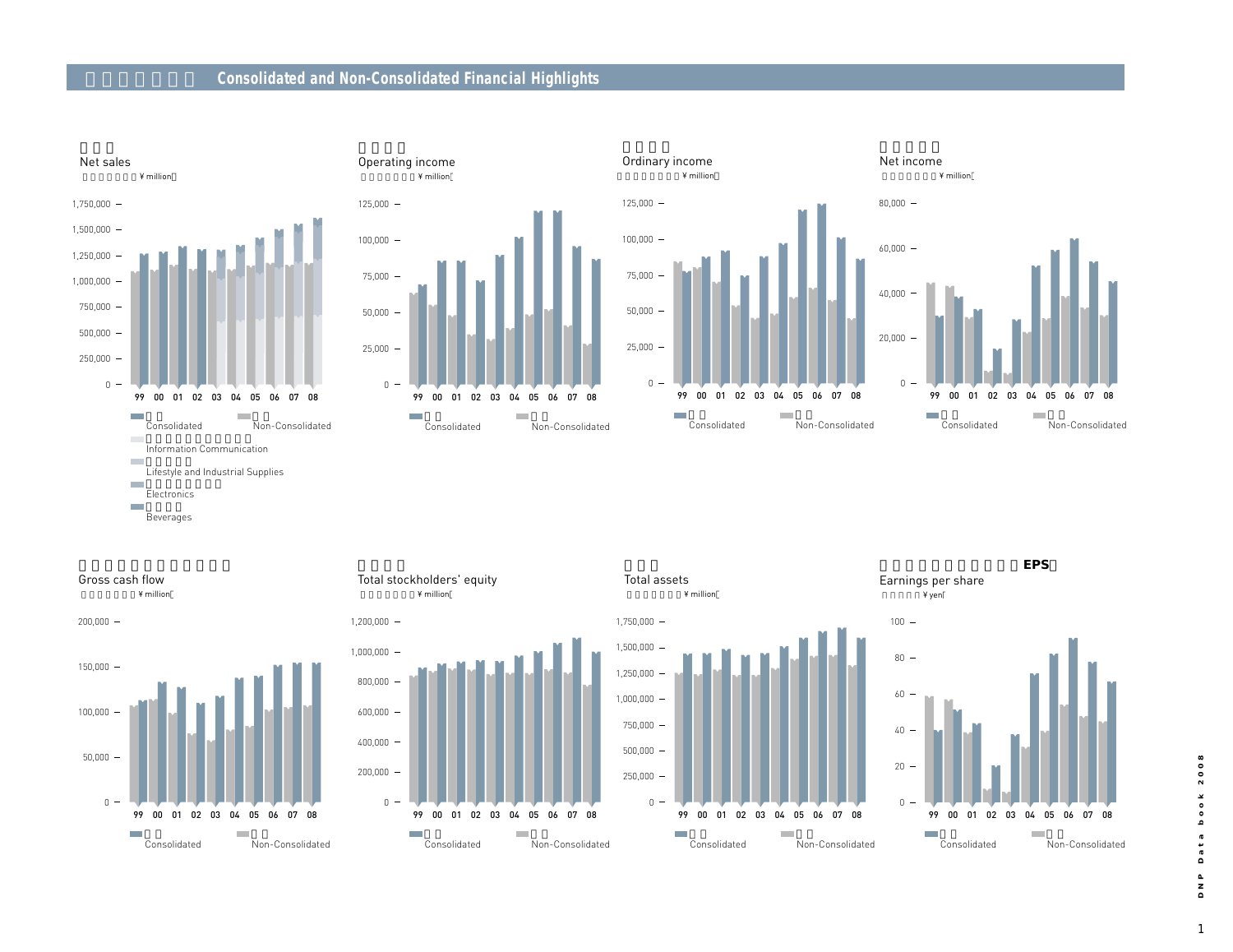(**百万円 /** ¥ million)

| Years ended March 31                               | 1999      | 2000      | 2001      | 2002      | 2003      | 2004      | 2005      | 2006      | 2007      | 2008      |
|----------------------------------------------------|-----------|-----------|-----------|-----------|-----------|-----------|-----------|-----------|-----------|-----------|
| Consolidated                                       |           |           |           |           |           |           |           |           |           |           |
| Net sales                                          | 1,269,543 | 1,286,703 | 1,342,035 | 1,311,934 | 1,309,002 | 1,354,101 | 1,424,942 | 1,507,505 | 1,557,802 | 1,616,053 |
| Information Communication                          |           |           |           | 651,216   | 611,754   | 622,466   | 633,498   | 655,974   | 662,886   | 672,772   |
| Lifestyle and Industrial Supplies                  |           |           |           | 410,705   | 417,277   | 425,523   | 448,832   | 478,368   | 528,918   | 547,567   |
|                                                    |           |           |           | 176,914   | 208,138   | 236,402   | 269,626   | 296,766   | 291,911   | 322,264   |
|                                                    |           |           |           | 73,099    | 71,833    | 69,710    | 72,986    | 76,396    | 74,085    | 73,449    |
| Operating income                                   | 69,609    | 85,886    | 85,941    | 72,242    | 89,881    | 102,438   | 120,528   | 120,669   | 96,144    | 87,104    |
| Ordinary income                                    | 77,996    | 87,976    | 92,349    | 74,775    | 88,177    | 97,276    | 120,485   | 124,715   | 101,348   | 86,502    |
|                                                    | 30,493    | 39,034    | 33,409    | 15,609    | 28,774    | 52,971    | 59,936    | 65,187    | 54,841    | 45,171    |
|                                                    | 113,293   | 133,622   | 127,721   | 110,479   | 118,013   | 138,153   | 140,376   | 152,450   | 155,002   | 155,073   |
| Total stockholders' equity                         | 898,646   | 925,646   | 939,441   | 946,998   | 942,083   | 978,736   | 1,007,943 | 1,063,308 | 1,071,897 | 1,002,860 |
|                                                    | 1,445,293 | 1,451,700 | 1,489,871 | 1,432,458 | 1,450,027 | 1,513,734 | 1,600,129 | 1,662,377 | 1,700,250 | 1,601,192 |
| Earnings per share (¥)                             | 40.15     | 51.40     | 43.99     | 20.55     | 37.80     | 71.49     | 82.56     | 91.23     | 78.10     | 67.08     |
|                                                    |           |           |           |           |           |           |           |           |           |           |
| Non-Consolidated                                   |           |           |           |           |           |           |           |           |           |           |
|                                                    | 1,098,547 | 1,113,137 | 1,162,403 | 1,121,696 | 1,106,346 | 1,121,767 | 1,156,219 | 1,183,731 | 1,162,244 | 1,180,188 |
| Information Communication                          |           |           |           | 614,161   | 573,509   | 575,245   | 575,374   | 563,701   | 561,955   | 558,614   |
| Lifestyle and Industrial Supplies                  |           |           |           | 348,601   | 353,232   | 366,790   | 377,805   | 385,091   | 380,983   | 379,772   |
|                                                    |           |           |           | 158,932   | 179,603   | 179,732   | 203,040   | 234,938   | 219,304   | 241,802   |
| Information media                                  | 613,448   | 612,389   | 635,941   | 614,161   |           |           |           |           |           |           |
| Lifestyle products                                 | 293,533   | 299,102   | 307,897   | 296,074   |           |           |           |           |           |           |
| Electronic components & Information media supplies | 191,565   | 201,644   | 218,564   | 211,460   |           |           |           |           |           |           |
| Operating income                                   | 63,619    | 55,323    | 48,023    | 34,800    | 31,442    | 38.984    | 48,596    | 52,227    | 41,059    | 28,186    |
| Ordinary income                                    | 84,623    | 80,528    | 70,461    | 53,999    | 45,372    | 48,332    | 59,790    | 66,319    | 57.799    | 45,105    |
|                                                    | 44,856    | 43,439    | 29,544    | 5,699     | 4,589     | 22,972    | 28,972    | 38,921    | 33,705    | 30,343    |
|                                                    | 107,446   | 114,181   | 99,156    | 76,011    | 68,630    | 80,628    | 84,649    | 102,495   | 105,399   | 107,447   |
| Total stockholders' equity                         | 844,184   | 873,763   | 889,447   | 882,682   | 852,782   | 860,961   | 858,868   | 883,464   | 864,155   | 781,498   |
|                                                    | 1,255,756 | 1,243,061 | 1,288,135 | 1,234,322 | 1,235,530 | 1,301,927 | 1,392,282 | 1,423,240 | 1,431,131 | 1,329,905 |
| Cash dividends per share (¥)                       | 18.00     | 18.00     | 18.00     | 18.00     | 19.00     | 21.00     | 24.00     | 26.00     | 32.00     | 36.00     |
| Earnings per share (¥)                             | 59.06     | 57.19     | 38.90     | 7.50      | 5.82      | 30.82     | 39.70     | 54.28     | 47.95     | 45.02     |
|                                                    |           |           |           |           |           |           |           |           |           |           |

 $*$  2006 3 注)\* 2007年3月期以降は、株主資本及び評価換算差額等の合計で表示しています。

Note:\*Figures for years up to the year ended March 2006 show total stockholders' equity.

Figures for the year ended March 2007 or later show stockholders' equity plus valuation and translation adjustments.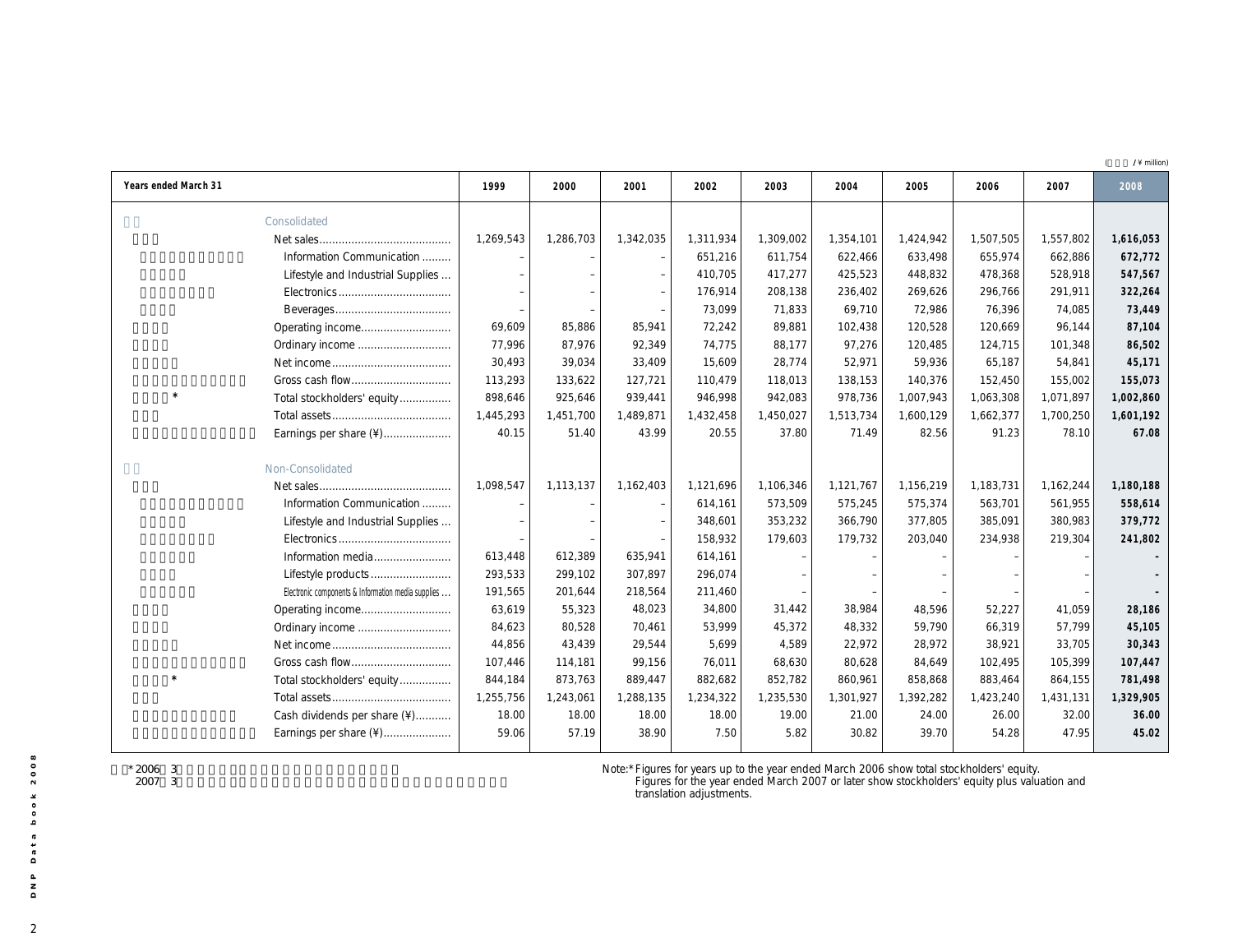### **財務データ Consolidated and Non-Consolidated Financial Data**

#### **収益性 Profitability**





(Non-Consolidated)

Net income Return on sales





当期利益連結 Net income (Consolidated)

eturn on sales (Consolidated)

(**百万円 /** ¥ million) e<br>Return on sales (Non-Consolidated)

(Non-Consolidated)

| <b>Years ended March 31</b> | 1999   | 2000   | 2001   | 2002   | 2003          | 2004    | 2005    | 2006    | 2007    | 2008   |
|-----------------------------|--------|--------|--------|--------|---------------|---------|---------|---------|---------|--------|
| Consolidated                |        |        |        |        |               |         |         |         |         |        |
|                             |        |        |        |        |               |         |         |         |         |        |
|                             | 69,609 | 85,886 | 85.941 | 72,242 | 89,881        | 102,438 | 120,528 | 120,669 | 96,144  | 87,104 |
| Operating income ratio (%)  | 5.48   | 6.67   | 6.40   | 5.51   | 6.87          | 7.57    | 8.46    | 8.00    | 6.17    | 5.39   |
| Ordinary income             | 77.996 | 87.976 | 92,349 | 74.775 | 88.177        | 97,276  | 120,485 | 124,715 | 101,348 | 86,502 |
| Ordinary income ratio (%)   | 6.14   | 6.84   | 6.88   | 5.70   | 6.74          | 7.18    | 8.46    | 8.27    | 6.51    | 5.35   |
|                             | 30.493 | 39,034 | 33.409 | 15,609 | 28,774        | 52.971  | 59,936  | 65.187  | 54,841  | 45,171 |
| Return on sales (%)         | 2.40   | 3.03   | 2.49   | 1.19   | 2.20          | 3.91    | 4.21    | 4.32    | 3.52    | 2.80   |
| Non-Consolidated            |        |        |        |        |               |         |         |         |         |        |
|                             | 63,619 | 55,323 | 48,023 | 34.800 | 31.442        | 38.984  | 48.596  | 52,227  | 41,059  | 28,186 |
| Operating income ratio (%)  | 5.79   | 4.97   | 4.13   | 3.10   | 2.84          | 3.48    | 4.20    | 4.41    | 3.53    | 2.39   |
| Ordinary income             | 84,623 | 80,528 | 70,461 | 53.999 | 45,372        | 48,332  | 59,790  | 66,319  | 57,799  | 45,105 |
| Ordinary income ratio (%)   | 7.70   | 7.23   | 6.06   | 4.81   | 4.10          | 4.31    | 5.17    | 5.60    | 4.97    | 3.82   |
|                             | 44,856 | 43,439 | 29,544 | 5.699  | 4,589         | 22,972  | 28,972  | 38,921  | 33,705  | 30,343 |
| Return on sales (%)         | 4.08   | 3.90   | 2.54   | 0.51   | $0.4^{\circ}$ | 2.05    | 2.51    | 3.29    | 2.90    | 2.57   |

(Consolidated)

 $*1$   $*100$ <br> $*2$   $*100$ 



Note: \*1 Operating income ratio = Operating income / Net sales × 100%

\*2 Ordinary income ratio = Ordinary income / Net sales× 100%

 $*3$  Return on sales = Net income / Net sales $\times$  100%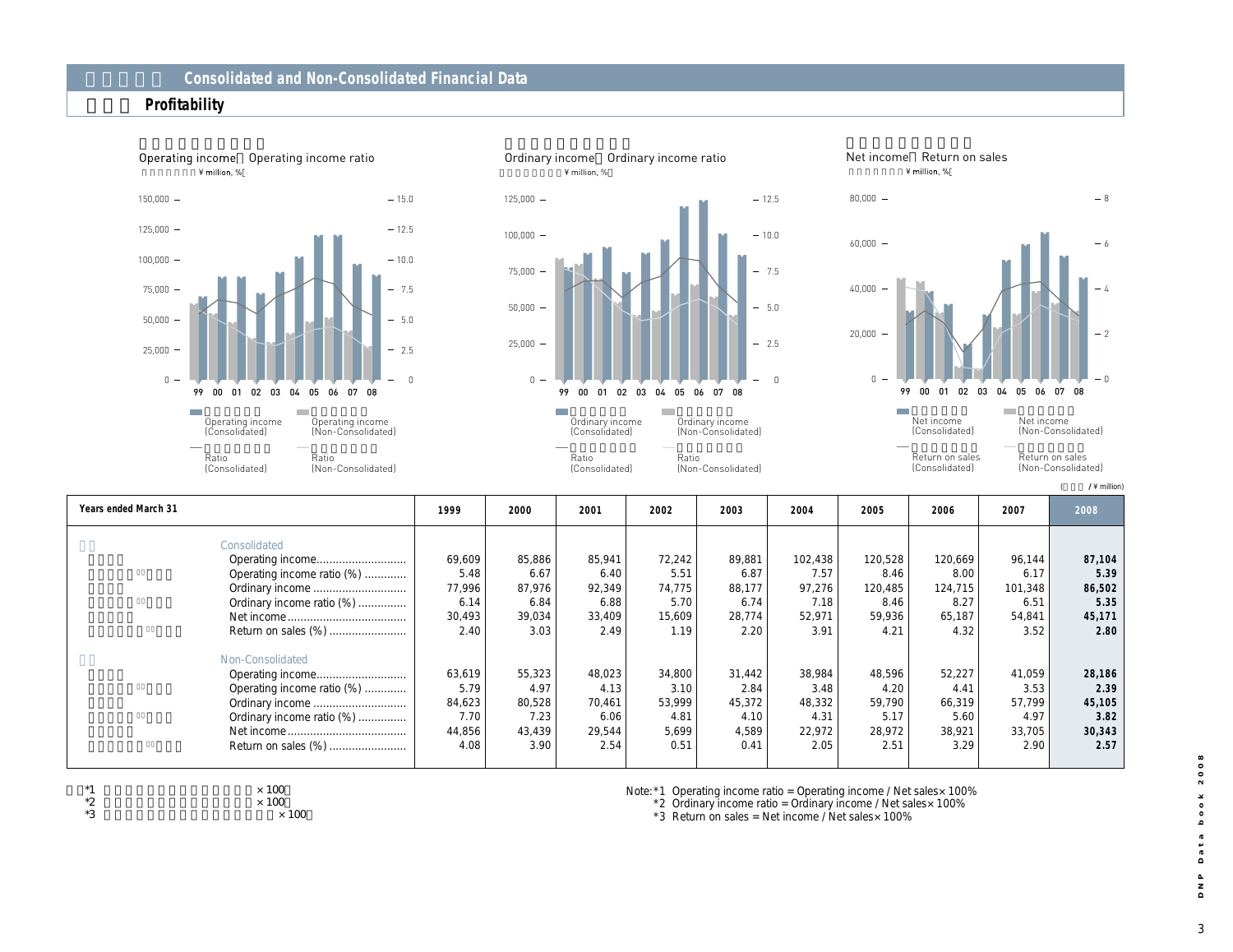

|                      |                           |              |         |         |         |                                                                                                     |         |         |         |         | (% )    |
|----------------------|---------------------------|--------------|---------|---------|---------|-----------------------------------------------------------------------------------------------------|---------|---------|---------|---------|---------|
| Years ended March 31 |                           | 1999         | 2000    | 2001    | 2002    | 2003                                                                                                | 2004    | 2005    | 2006    | 2007    | 2008    |
|                      | Consolidated              |              |         |         |         |                                                                                                     |         |         |         |         |         |
|                      | Cost of sales (¥ billion) | 1,033.9      | 1,039.0 | 1,091.4 | 1,071.1 | 1,043.5                                                                                             | 1,073.1 | 1,121.4 | 202.2   | 1,268.1 | 1,327.9 |
|                      |                           | 81.4         | 80.7    | 81.3    | 81.6    | 79.7                                                                                                | 79.2    | 78.7    | 79.7    | 81.4    | 82.2    |
| <b>ROE</b>           | Return on equity (ROE)    | 3.42         | 4.28    | 3.58    | 1.65    | 3.02                                                                                                | 5.52    | 6.03    | 6.29    | 5.14    | 4.35    |
| <b>ROA</b>           | Return on assets (ROA)    | 2.11         | 2.69    | 2.27    | 1.07    | 2.00                                                                                                | 3.57    | 3.85    | 4.00    | 3.26    | 2.74    |
|                      | Non-Consolidated          |              |         |         |         |                                                                                                     |         |         |         |         |         |
|                      | Cost of sales (¥ billion) | 925.6        | 955.3   | 1,008.5 | 980.4   | 962.9                                                                                               | 969.8   | 994.6   | 1,022.5 | 1,012.4 | 1,039.1 |
|                      |                           | 84.3         | 85.8    | 86.8    | 87.4    | 87.0                                                                                                | 86.5    | 86.0    | 86.4    | 87.1    | 88.0    |
| <b>ROE</b>           | Return on equity (ROE)    | 5.45         | 5.06    | 3.35    | 0.64    | 0.53                                                                                                | 2.68    | 3.37    | 4.47    | 3.86    | 3.69    |
| <b>ROA</b>           | Return on assets (ROA)    | 3.58         | 3.48    | 2.33    | 0.45    | 0.37                                                                                                | 1.81    | 2.15    | 2.76    | 2.36    | 2.20    |
|                      |                           |              |         |         |         |                                                                                                     |         |         |         |         |         |
|                      |                           |              |         |         |         |                                                                                                     |         |         |         |         |         |
| <b>ROE</b>           |                           | $\times$ 100 |         |         |         | Note: $*1$ Return on equity (ROE) = Net income / Total stockholders' equity (yearly average) × 100% |         |         |         |         |         |

\*2 Return on assets (ROA) = Net income / Total assets (yearly average) $\times$  100%

 $*2$  ROA  $*100$ 

4**DNP Data book 2008** a t a  $\mathsf{d}$  $\Delta$  $\overline{\phantom{a}}^{\mathtt{z}}$ 

 $\overline{4}$ 

 $2008$ 

**book**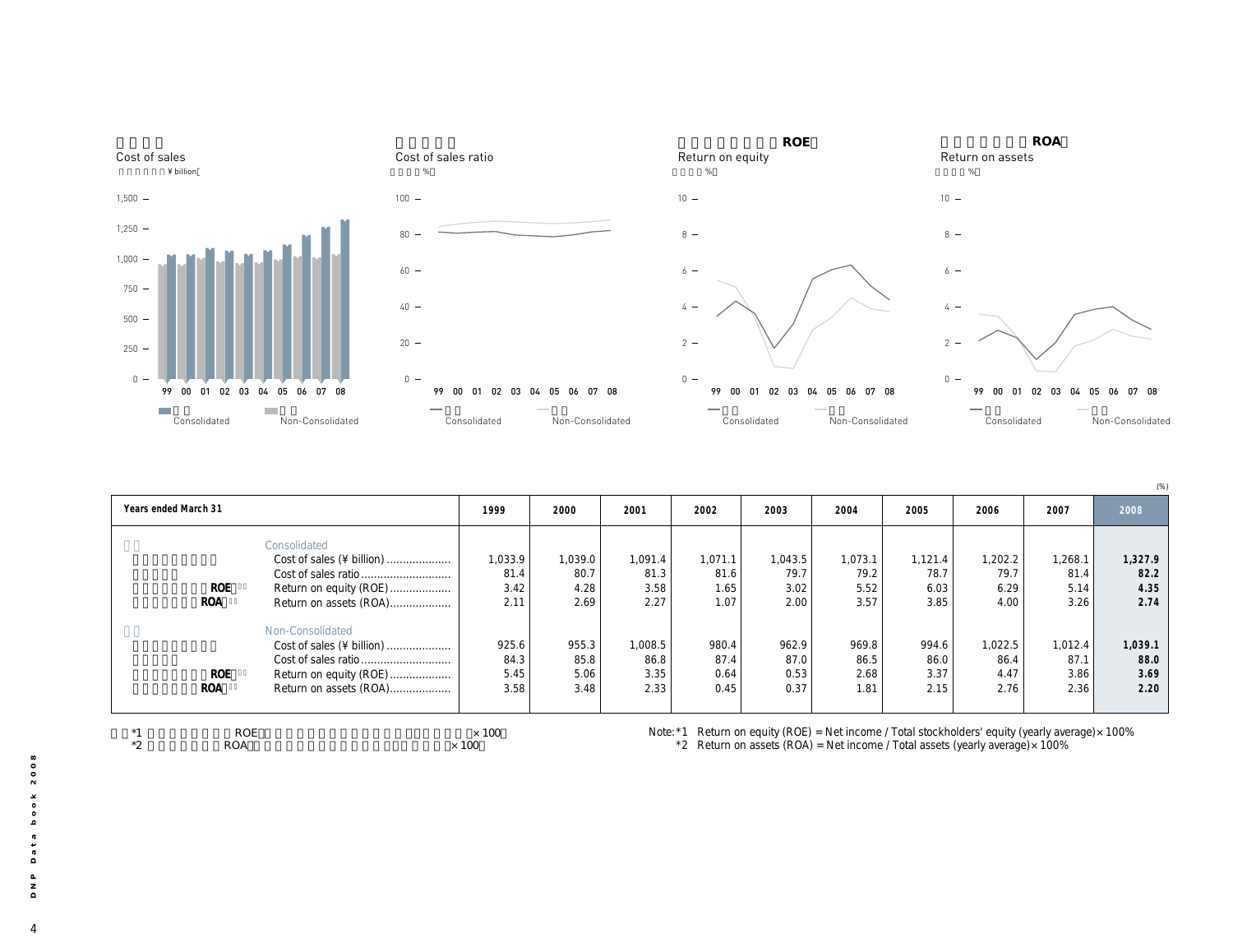#### **成長性 Growth**



(**%**)

| <b>Years ended March 31</b> |                                         | Compared to<br>last year | $\overline{2}$<br>2 years | 3<br>3 years | 4<br>4 years  | 5<br>5 years | 6<br>6 years | 7 years | 8<br>8 years | 9<br>9 years | 10<br>10 years |
|-----------------------------|-----------------------------------------|--------------------------|---------------------------|--------------|---------------|--------------|--------------|---------|--------------|--------------|----------------|
|                             | Consolidated                            |                          |                           |              |               |              |              |         |              |              |                |
|                             | Compounded operating income growth rate | $-9.40$                  | $-15.04$                  | $-10.26$     | $-3.97$       | $-0.63$      | 3.17         | 0.19    | 0.18         | 2.52         | $-2.02$        |
|                             | Compounded ordinary income growth rate  | $-14.65$                 | $-16.72$                  | $-10.46$     | $-2.89$       | $-0.38$      | 2.46         | $-0.93$ | $-0.21$      | 1.16         | $-2.52$        |
| EPS                         | Compounded EPS growth rate              | $-14.11$                 | $-14.25$                  | $-6.69$      | $-1.58$       | 12.16        | 21.80        | 6.21    | 3.38         | 5.87         | $-1.04$        |
|                             | Gross cash flow compounded growth rate  | 0.05                     | 0.86                      | 3.37         | 2.93          | 5.61         | 5.81         | 2.81    | 1.88         | 3.55         | 1.74           |
|                             | Non-Consolidated                        |                          |                           |              |               |              |              |         |              |              |                |
|                             | Compounded operating income growth rate | $-31.35$                 | $-26.54$                  | $-16.60$     | $-7.79$       | $-2.16$      | $-3.45$      | $-7.33$ | $-8.08$      | $-8.65$      | $-9.78$        |
|                             | Compounded ordinary income growth rate  | $-21.96$                 | $-17.53$                  | $-8.97$      | $-1.71$       | $-0.12$      | $-2.96$      | $-6.17$ | $-6.99$      | $-6.75$      | $-7.22$        |
| EPS                         | Compounded EPS growth rate              | $-6.11$                  | $-8.93$                   | 4.28         | 9.94          | 50.56        | 34.81        | 2.11    | $-2.95$      | $-2.97$      | $-3.77$        |
|                             | Gross cash flow compounded growth rate  | 1.94                     | 2.39                      | 8.27         | 7.44          | 9.38         | 5.94         | 1.15    | $-0.76$      | 0.00         | 0.09           |
|                             |                                         |                          |                           |              |               |              |              |         |              |              |                |
|                             | х<br>10^ $logAB \div X - 1 \times 100$  |                          |                           |              | $A \quad X+1$ | B            |              |         |              |              |                |

|          | $10$ $10$ $100$ $100$             | $\sqrt{2}$                 |  |
|----------|-----------------------------------|----------------------------|--|
|          | 10^ $logAB \div X - 1 \times 100$ |                            |  |
| $*3$ EPS | 10^ $logAB \div X - 1 \times 100$ | EPS B<br>EPS $A \times +1$ |  |

\*4  $X = \tilde{10} \cdot \log AB + X -1 \times 100$   $A \times 1 \times 100$ 

Note: \*1 Compounded operating income growth rate (X years) = 10^ (logA/B÷X)-1 × 100% A is operating income for this term; B is operating income X+1 year ago.

\*2 Compounded ordinary income growth rate (X years) = 10^ (logA/B÷X)-1 × 100% A is ordinary income for this term; B is ordinary income X+1 year ago.

\*3 Compounded EPS growth rate (X years) =  $10^\circ$  (logA/B÷X)-1 × 100% A is EPS for this term; B is EPS X+1 year ago.

\*4 Gross cash flow compounded growth rate (X years) = 10^ (logA/B÷X)-1 × 100% A is gross cash flow for this term; B is gross cash flow X+1 year ago.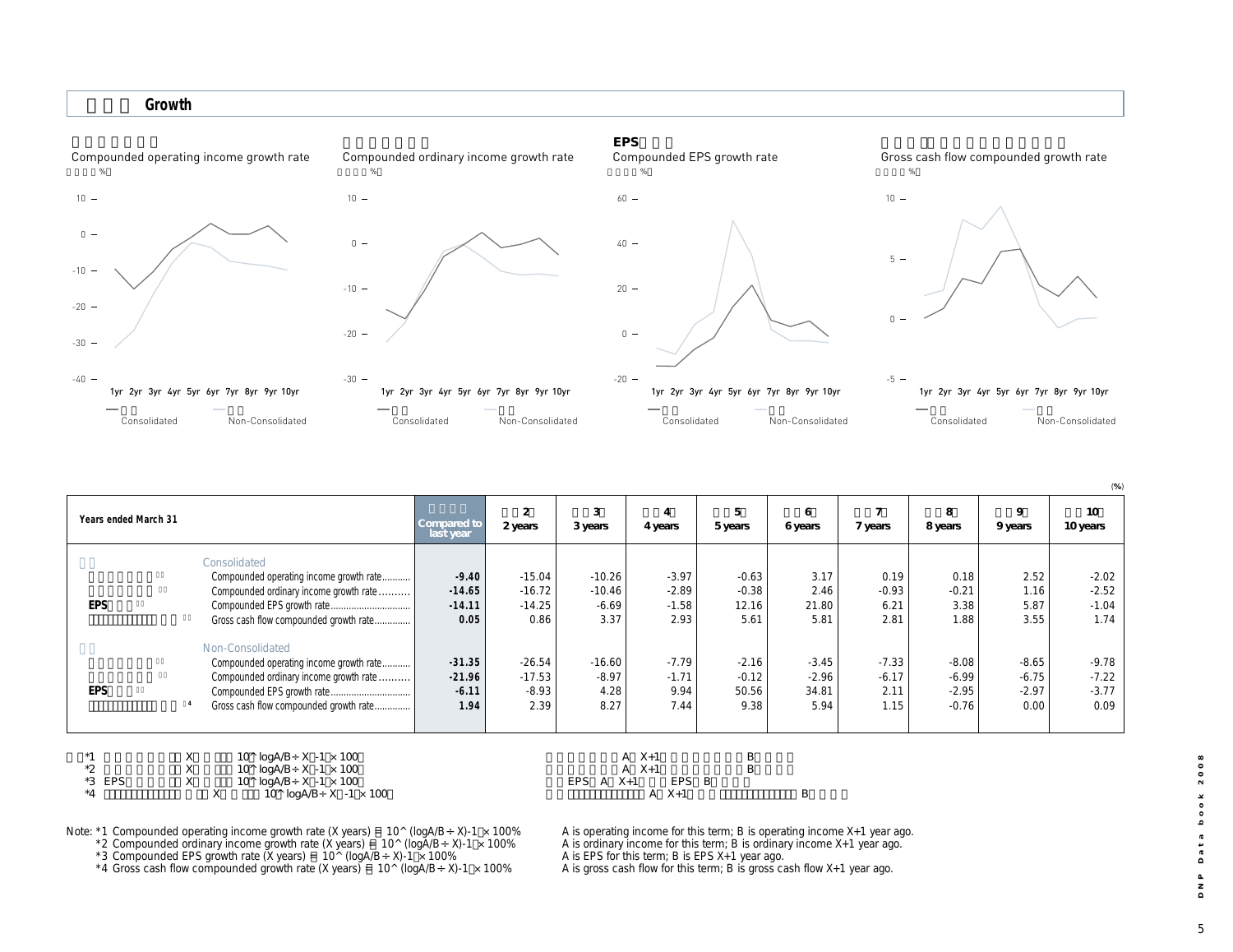



|                                |       |       |       |       |       |       |       |       |       | /times) |
|--------------------------------|-------|-------|-------|-------|-------|-------|-------|-------|-------|---------|
| Years ended March 31           | 1999  | 2000  | 2001  | 2002  | 2003  | 2004  | 2005  | 2006  | 2007  | 2008    |
| Consolidated                   |       |       |       |       |       |       |       |       |       |         |
| Total assets turnover          | 0.88  | 0.89  | 0.91  | 0.90  | 0.91  | 0.91  | 0.92  | 0.92  | 0.93  | 0.98    |
|                                | 1.42  | 1.41  | 1.44  | 1.39  | 1.39  | 1.41  | 1.43  | 1.46  | 1.46  | 1.56    |
| Tangible fixed assets turnover | 2.29  | 2.27  | 2.39  | 2.37  | 2.41  | 2.57  | 2.74  | 2.75  | 2.59  | 2.53    |
| Inventory turnover             | 18.16 | 17.83 | 16.44 | 16.16 | 17.33 | 18.72 | 19.38 | 19.64 | 18.14 | 16.87   |
| Non-Consolidated               |       |       |       |       |       |       |       |       |       |         |
| Total assets turnover          | 0.88  | 0.89  | 0.92  | 0.89  | 0.90  | 0.88  | 0.86  | 0.84  | 0.81  | 0.85    |
|                                | 1.33  | 1.30  | 1.32  | 1.27  | 1.27  | 1.31  | 1.34  | 1.36  | 1.33  | 1.43    |
| Tangible fixed assets turnover | 2.44  | 2.43  | 2.56  | 2.51  | 2.60  | 2.77  | 2.83  | 2.70  | 2.45  | 2.40    |
| Inventory turnover             | 35.86 | 47.00 | 42.19 | 39.36 | 47.49 | 54.76 | 57.19 | 57.41 | 47.52 | 45.66   |
|                                |       |       |       |       |       |       |       |       |       |         |

 $*3$  and  $*$  $*4$   $*$ 

注)\*4 棚卸資産=商品、製品、原材料、仕掛品、貯蔵品の合計

 $\mathbf x$ 

Note:\*1 Total assets turnover (times) = Net sales / Total assets

\*2 Equity turnover (times) = Net sales / Total stockholders' equity

\*3 Tangible fixed assets turnover (times) = Net sales / Tangible fixed assets

\*4 Inventory turnover (times) = Net sales/ Inventory Inventory = Sum of merchandise, finished products, raw materials, work in progress and stored goods

\*The figures for total assets, total stockholders' equity, tangible fixed assets, and inventories are the averages of previous and this term's year-end figures.

 $2008$ 6**DNP Data book 2008 book** a t a  $\mathsf{d}$  $\Delta$  $\mathbf{z}$  $\Box$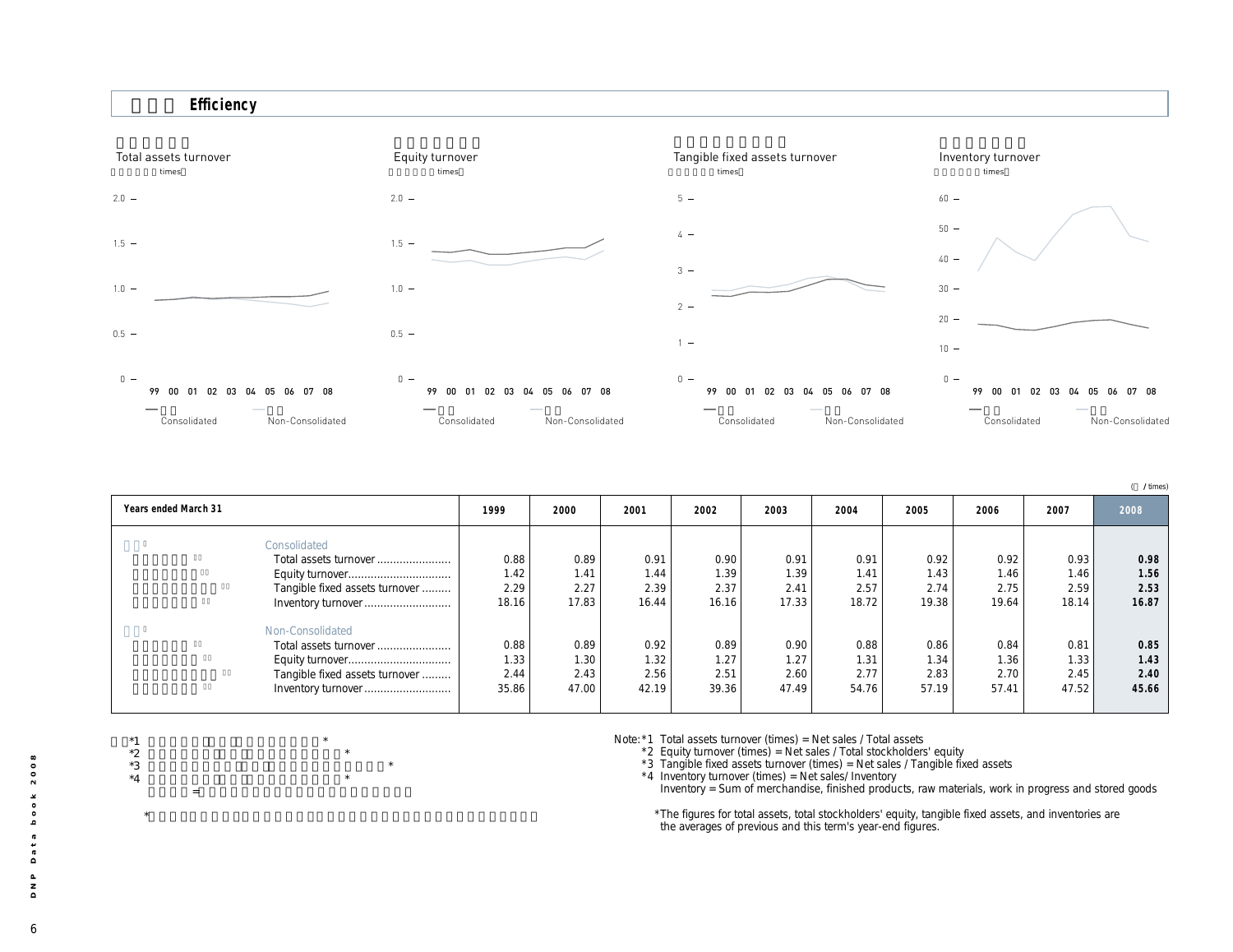



(単位:百万円/¥ million

(**百万円 /** ¥ million)

**Years ended March 31 2008** 3.49 41.03 3.47 1.73 3.23 127.25 6.58 3.19 **売上債権回転率(回)\*1 従業員一人当たり売上高 \*2 従業員一人当たり経常利益 \*3 従業員一人当たり当期純利益 \*4 売上債権回転率(回)\*1 従業員一人当たり売上高 \*2 従業員一人当たり経常利益 \*3 従業員一人当たり当期純利益 \*4** 3.19 – – – 2.98 84.03 6.47 3.43 3.23 – – – 3.02 96.79 7.00 3.78 3.22 38.65 2.66 0.96 3.02 106.34 6.45 2.70 3.09 38.05 2.17 0.45 2.88 106.57 5.13 0.54 3.28 37.37 2.52 0.82 3.07 110.14 4.52 0.46 3.44 38.86 2.79 1.52 3.20 118.73 5.12 2.43 Consolidated Receivables turnover (times) ........... Net sales per employee ................... <sup>3</sup> Ordinary income per employee........ <sup>4</sup> Net income per employee ............... Non-Consolidated Receivables turnover (times) ........... Net sales per employee ................... <sup>3</sup> Ordinary income per employee........ <sup>4</sup> Net income per employee .............. **1999 2000 2001 2002 2003 2004 2005 2006** 3.54 42.74 3.54 1.85 3.32 134.44 7.53 4.42 **2007** 3.40 42.48 2.76 1.50 3.18 132.07 6.57 3.83 **3.45 42.31 2.26 1.18 3.19 128.29 4.90 3.30**

 $*$ 1  $*$ 

 $*2$   $*$  $*3$   $*$ 

 $*4$ 

 $\star$ 

Note: \*1 Receivables turnover (times) = Net sales / (Notes receivable+Trade receivable+Discounted notes receivable)<br>\*2 Net sales per employee (¥ million) = Net sales / Number of employees

\*2 Net sales per employee (¥ million) = Net sales / Number of employees<br>\*3 Ordinary income per employee (¥ million) = Ordinary income / Number

\*3 Ordinary income per employee (¥ million) = Ordinary income / Number of employees <br>\*4 Net income per employee (¥ million) = Net income / Number of employees Note income per employee (¥ million) = Net income / Number of employees

\*Notes receivable, trade receivable, discounted notes receivable and number of employees are the average figures of the beginning and the end of the fiscal year.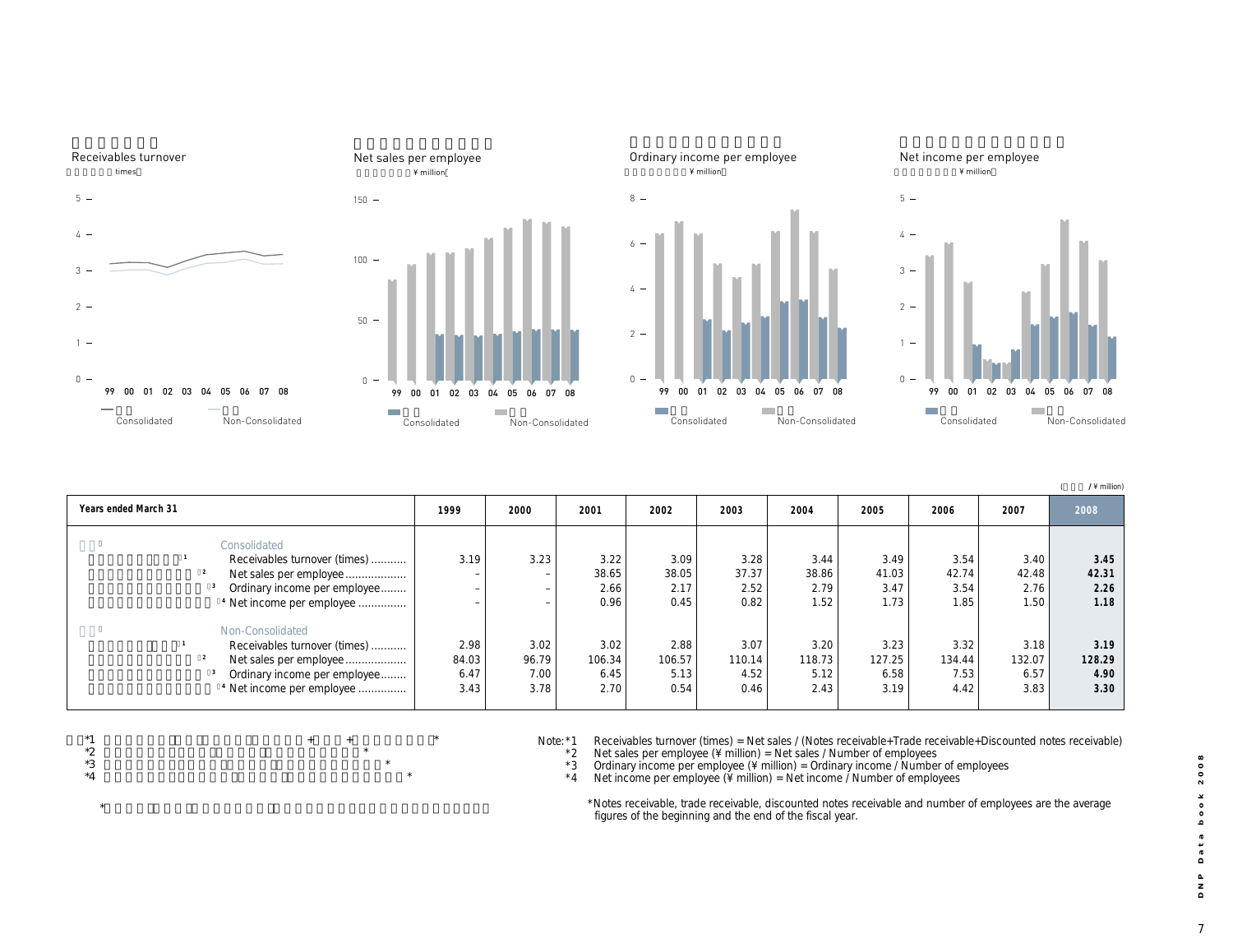

| As of March 31 |                                                                                       | 1999                              | 2000                              | 2001                              | 2002                              | 2003                              | 2004                              | 2005                              | 2006                              | 2007                              | 2008                              |
|----------------|---------------------------------------------------------------------------------------|-----------------------------------|-----------------------------------|-----------------------------------|-----------------------------------|-----------------------------------|-----------------------------------|-----------------------------------|-----------------------------------|-----------------------------------|-----------------------------------|
|                | Consolidated<br>Fixed assets / liability ratio<br>Interest coverage ratio (times)     | 62.18<br>159.14<br>77.49<br>37.02 | 63.76<br>160.38<br>76.95<br>52.49 | 63.06<br>165.41<br>74.94<br>59.40 | 66.11<br>180.78<br>72.36<br>51.33 | 64.97<br>171.27<br>72.80<br>86.86 | 64.66<br>197.07<br>67.56<br>89.43 | 62.99<br>185.97<br>67.76<br>99.83 | 63.96<br>177.78<br>72.55<br>93.27 | 63.04<br>165.90<br>75.61<br>76.46 | 62.63<br>157.36<br>79.87<br>70.09 |
|                | Non-Consolidated<br>Fixed assets / liability ratio<br>Interest coverage ratio (times) | 67.23<br>167.76<br>76.24<br>56.57 | 70.29<br>175.82<br>75.10<br>50.12 | 69.05<br>176.53<br>73.62<br>53.03 | 71.51<br>187.93<br>72.57<br>47.63 | 69.02<br>166.50<br>74.26<br>61.10 | 66.13<br>180.52<br>70.31<br>61.91 | 61.69<br>154.53<br>74.65<br>64.13 | 62.07<br>139.20<br>81.70<br>69.78 | 60.38<br>122.10<br>88.67<br>56.71 | 58.76<br>100.75<br>99.58<br>45.24 |

Note: \*1 Equity ratio = Total stockholders' equity / Total assets × 100%<br>\*2 Liquidity ratio = Current assets / Current liabilities × 100%<br>\*3 Fixed assets / ilability ratio = Fixed assets / (Total stockholders' equity+Long-

(**%**)

| $\infty$                 |
|--------------------------|
| $\circ$                  |
| $\circ$                  |
| $\sim$                   |
|                          |
| $\geq$                   |
| $\circ$                  |
| $\circ$                  |
| ء                        |
|                          |
| $\boldsymbol{\varpi}$    |
| $\overline{\phantom{0}}$ |
| $\boldsymbol{\varpi}$    |
| $\Omega$                 |
|                          |
| $\mathtt{a}$             |
| z                        |
| $\Box$                   |
|                          |
|                          |
|                          |
| 8                        |
|                          |

 $*1$ <br> $*2$ <br> $*3$ <br> $*4$ <br> $*4$ 

 $\times$  100

注)\*4 インタレスト・カバレッジ・レシオ(倍)(営業利益+受取利息+受取配当金)/支払利息

 $*$   $*$  100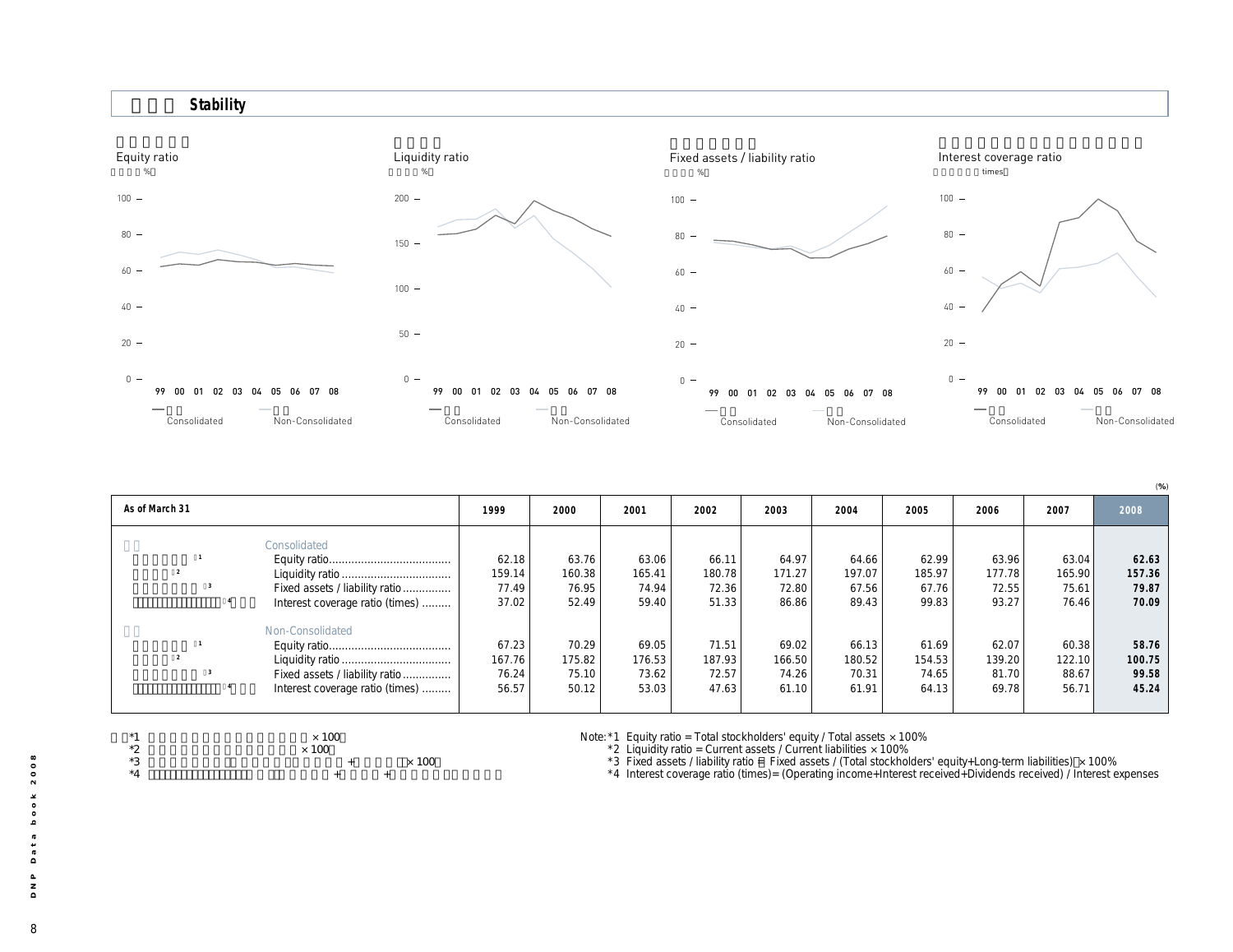

(**円 /** ¥)

| Years ended March 31     |                                                                                                                                     | 1999                                 | 2000                                 | 2001                                 | 2002                               | 2003                               | 2004                                 | 2005                                 | 2006                                 | 2007                                 | 2008                                 |
|--------------------------|-------------------------------------------------------------------------------------------------------------------------------------|--------------------------------------|--------------------------------------|--------------------------------------|------------------------------------|------------------------------------|--------------------------------------|--------------------------------------|--------------------------------------|--------------------------------------|--------------------------------------|
| <b>EPS</b><br><b>BPS</b> | Consolidated<br>Earnings per share (EPS)<br>Book value per share (BPS)<br>Gross cash flow per share                                 | 40.15<br>1,183.24<br>149.17          | 51.40<br>1,218.79<br>175.94          | 43.99<br>.236.96<br>168.17           | 20.55<br>,246.99<br>145.47         | 37.80<br>.270.81<br>159.23         | 71.49<br>1,348.40<br>190.38          | 82.56<br>1.409.18<br>196.31          | 91.23<br>1.507.90<br>216.25          | 78.10<br>1,544.02<br>223.27          | 67.08<br>1,516.34<br>234.47          |
| <b>EPS</b><br><b>BPS</b> | Non-Consolidated<br>Earnings per share (EPS)<br>Book value per share (BPS)<br>Gross cash flow per share<br>Cash dividends per share | 59.06<br>1,111.52<br>141.47<br>18.00 | 57.19<br>1.150.47<br>150.34<br>18.00 | 38.90<br>1,171.12<br>130.56<br>18.00 | 7.50<br>,162.30<br>100.09<br>18.00 | 5.82<br>1.149.27<br>92.51<br>19.00 | 30.82<br>1.184.99<br>111.00<br>21.00 | 39.70<br>1.199.56<br>118.26<br>24.00 | 54.28<br>1.251.59<br>145.25<br>26.00 | 47.95<br>1,243.53<br>151.67<br>32.00 | 45.02<br>1,180.41<br>162.29<br>36.00 |

| $*1$          | 2002       | 2007 |        |  |
|---------------|------------|------|--------|--|
|               | 2003       | 2006 | $\sim$ |  |
| $*$<br>∠<br>— | <b>BPS</b> |      |        |  |
| $*2$<br>ັ     |            |      |        |  |

| Note: *1 Earnings per share (prior to 2003, and 2007 and thereafter) = Net income / Outstanding shares (yearly average) |
|-------------------------------------------------------------------------------------------------------------------------|
| Earnings per share (since 2003 to 2006) = (Net income $-$ Directors' bonuses) / Outstanding shares                      |
| (yearly average)                                                                                                        |

\*2 Book value per share (¥) = Total stockholders' equity (year-end) / Outstanding shares (year-end)

 $*3$  Gross cash flow per share  $(4)$  = Gross cash flow / Outstanding shares (year-end)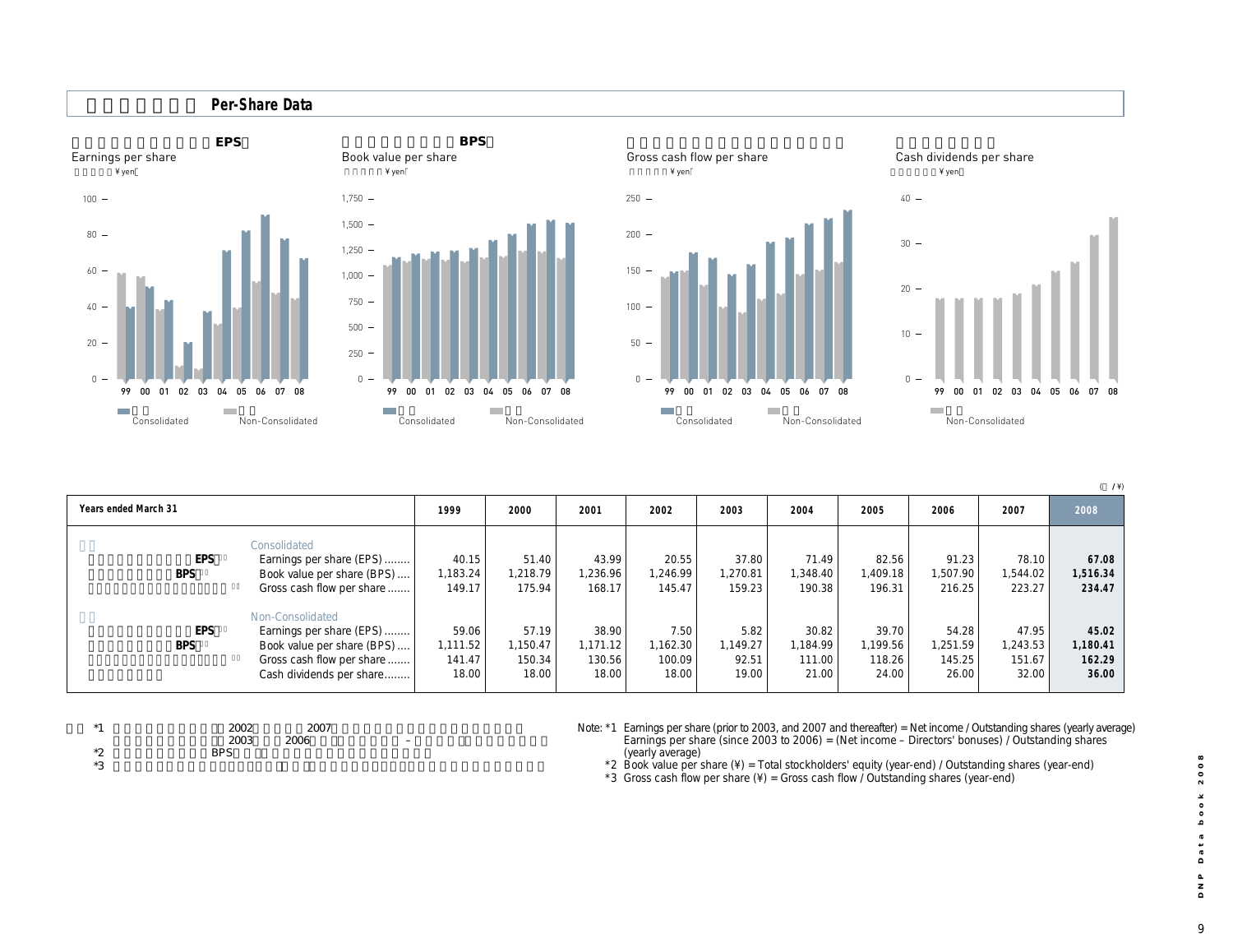

| At March 31       |                           | 1999  | 2000  | 2001  | 2002   | 2003   | 2004  | 2005  | 2006  | 2007  | 2008  |
|-------------------|---------------------------|-------|-------|-------|--------|--------|-------|-------|-------|-------|-------|
|                   | Consolidated              |       |       |       |        |        |       |       |       |       |       |
| PER <sup>1</sup>  | Price-to-earnings ratio   | 44.83 | 32.41 | 34.10 | 69.15  | 30.00  | 24.07 | 21.18 | 23.35 | 23.74 | 23.64 |
| PBR <sup>2</sup>  | Price-to-book value ratio | 1.52  | 1.37  | 1.21  | 1.14   | 0.89   | 1.28  | 1.24  | 1.41  | 1.20  | 1.05  |
| PCFR <sup>3</sup> | Price-to-cash flow ratio  | 12.07 | 9.47  | 8.92  | 9.77   | 7.26   | 9.04  | 8.91  | 9.85  | 8.30  | 6.76  |
|                   | Non-Consolidated          |       |       |       |        |        |       |       |       |       |       |
| PER <sup>1</sup>  | Price-to-earnings ratio   | 30.48 | 29.13 | 38.56 | 189.47 | 194.85 | 55.84 | 44.06 | 39.24 | 38.67 | 35.23 |
| PBR <sup>2</sup>  | Price-to-book value ratio | 1.62  | 1.45  | 1.28  | 1.22   | 0.99   | 1.45  | 1.46  | 1.70  | 1.49  | 1.34  |
| PCFR <sup>3</sup> | Price-to-cash flow ratio  | 12.72 | 11.08 | 11.49 | 14.20  | 12.26  | 15.50 | 14.79 | 14.66 | 12.22 | 9.77  |
| $4\frac{9}{6}$    | Dividend payout ratio (%) | 30.48 | 31.47 | 46.27 | 239.85 | 326.46 | 68.14 | 60.45 | 47.90 | 66.74 | 79.96 |
| $5\frac{6}{6}$    | Dividend yield (%)        | 1.00  | 1.08  | 1.20  | 1.27   | 1.68   | 1.22  | 1.37  | 1.22  | 1.73  | 2.27  |
| $6 - 96$          | Dividends-on-equity (%)   | 1.66  | 1.59  | 1.55  | 1.54   | 1.64   | 1.80  | 2.01  | 2.12  | 2.56  | 2.91  |
|                   |                           |       |       |       |        |        |       |       |       |       |       |

| $*1$    | <b>PER</b>  |              |              |
|---------|-------------|--------------|--------------|
| *2      | <b>PBR</b>  |              |              |
| *3      | <b>PCFR</b> |              |              |
| $*_{4}$ | 2002        | $\times$ 100 |              |
|         | 2003        |              | $\times$ 100 |
| *5      |             | $\times$ 100 |              |
| *6      |             | $\times$ 100 |              |

Note:\*1 Price-to-earnings ratio (times) = Stock price (year-end) / Net income per share

\*2 Price-to-book value ratio (times) = Stock price (year-end) / Book value per share

\*3 Price-to-cash flow ratio (times) = Stock price (year-end) / Gross cash flow per share<br>\*4 Dividend payout ratio (prior to 2003) = Total dividends paid / Net income× 100%

Dividend payout ratio (since 2003) = Cash dividends per share / Net income per share  $\times$  100%

\*5 Dividend yield = Cash dividends per share / Stock price (year-end)× 100%<br>\*6 Dividends-on-equity = Total dividends paid / Total stockholders' equity (yearly average) × 100%

(**倍 /** times)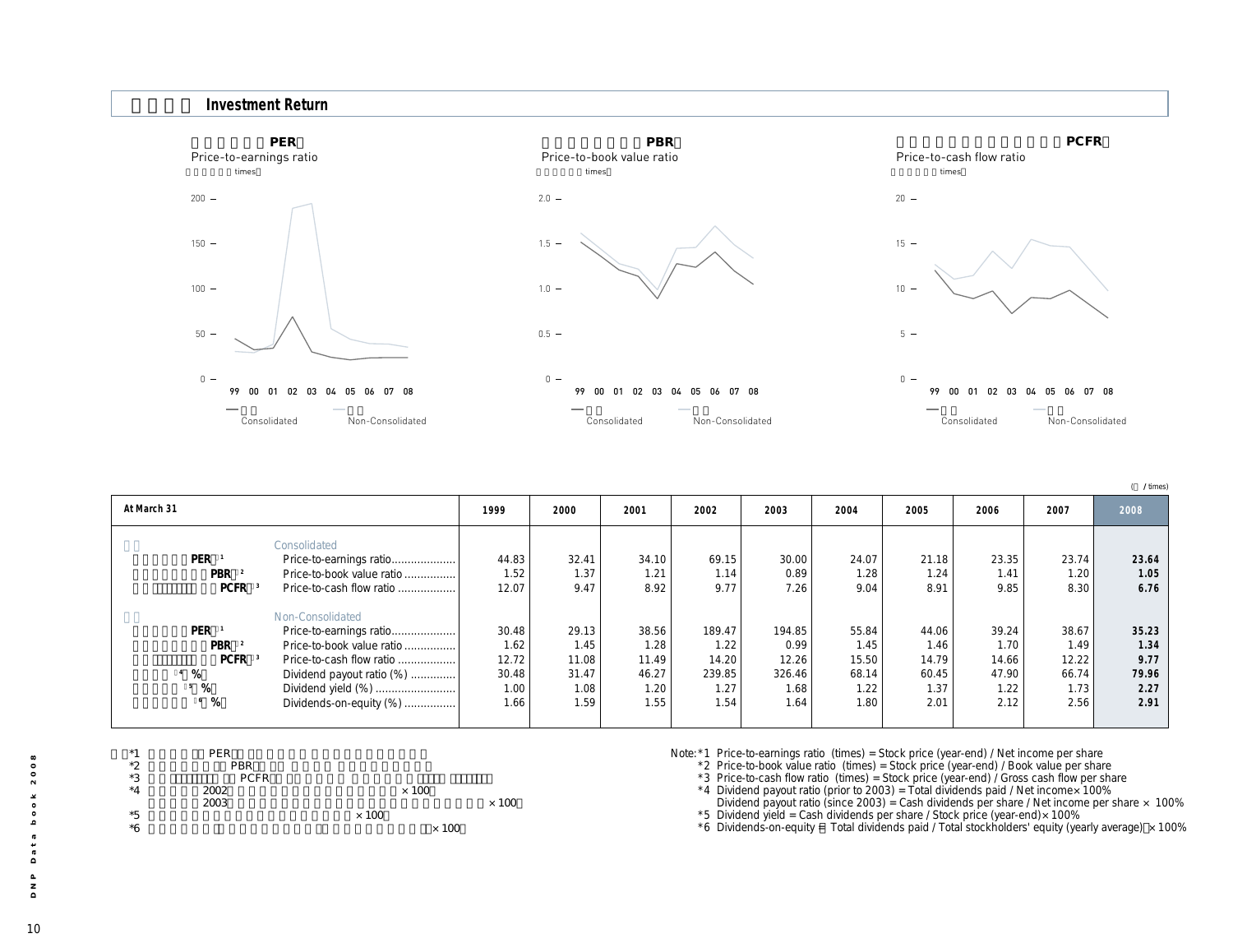#### **Other Data**









(**百万円 /** ¥ million)

| Years ended March 31          | 1999    | 2000    | 2001    | 2002   | 2003   | 2004   | 2005   | 2006    | 2007    | 2008    |
|-------------------------------|---------|---------|---------|--------|--------|--------|--------|---------|---------|---------|
| Consolidated                  |         |         |         |        |        |        |        |         |         |         |
| Capital expenditures          | 119,372 | 113,858 | 103,050 | 85.096 | 73.789 | 69,834 | 86,057 | 136.059 | 162,885 | 116,139 |
| Depreciation expenses         | 82,800  | 94,588  | 94,312  | 94,870 | 89,239 | 85,182 | 80,440 | 87,263  | 100,161 | 109,902 |
| R&D expenditures !            |         | 23,571  | 24,664  | 23,367 | 24,097 | 26,050 | 26,386 | 28,692  | 30,112  | 35,556  |
| Number of employees (persons) |         | 35,347  | 34,094  | 34,868 | 35,182 | 34,514 | 34.939 | 35,596  | 37,740  | 38,657  |
| Non-Consolidated              |         |         |         |        |        |        |        |         |         |         |
| Capital expenditures          | 86,079  | 88,392  | 78,871  | 61,666 | 48,917 | 41.968 | 69,072 | 111.219 | 103,000 | 90,229  |
| Depreciation expenses         | 62,582  | 70.742  | 69,612  | 70,312 | 64,041 | 57.656 | 55.677 | 63.575  | 71.694  | 77,104  |
| R&D expenditures              |         | 21.017  | 22,257  | 21.162 | 21.946 | 23,733 | 23,849 | 25,962  | 27,292  | 32,649  |
| Number of employees (persons) | 11,836  | 11.165  | 10.698  | 10,352 | 9.737  | 9.159  | 9.013  | 8.597   | 9.003   | 9.396   |
|                               |         |         |         |        |        |        |        |         |         |         |

\* and 2000 the 2000 and 2000 the state of the state of the state of the Vear ended March 2000 include intangible assets.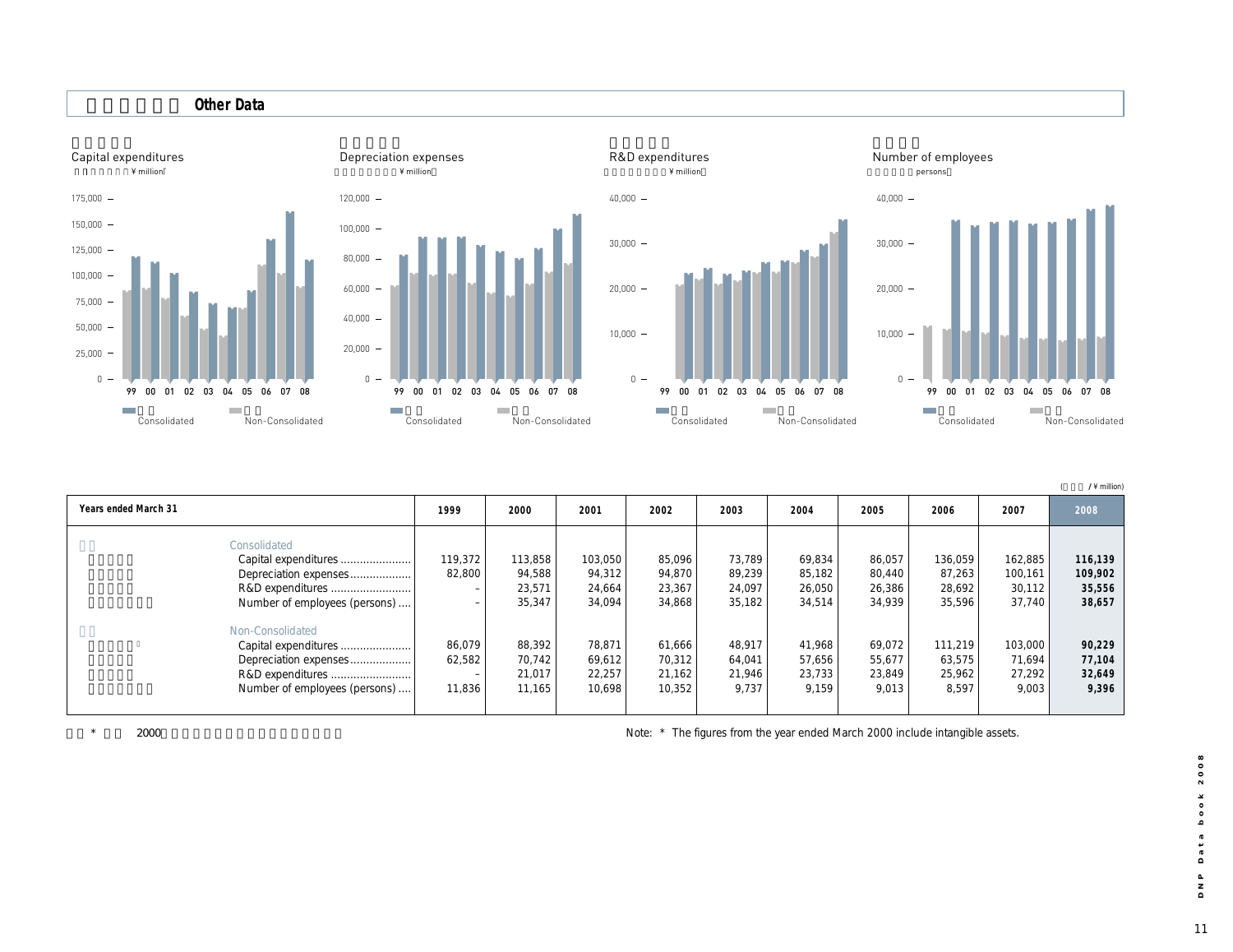## **Major Subsidiaries and Affiliates**

|                       |                                             |                     | $\land$ million) |
|-----------------------|---------------------------------------------|---------------------|------------------|
| Company name          |                                             | Capital             | Ownership ratio  |
| Printing              |                                             |                     |                  |
| <b>DNP</b>            | DNP Hokkaido Co., Ltd.                      | 350                 | 100.0            |
| <b>DNP</b>            | DNP Tohoku Co., Ltd.                        | 350                 | 100.0            |
| <b>DNP</b>            | DNP Tokai Co., Ltd                          | 120                 | 100.0            |
| <b>DNP</b>            | DNP Nishi Nippon Co., Ltd.                  | 400                 | 100.0            |
| <b>DNP</b>            | DNP Shikoku Co., Ltd.                       | 50                  | 97.0             |
| <b>DNP</b>            | DNP Seihon Co., Ltd.                        | 350                 | 100.0            |
| <b>DNP</b>            | DNP Offset Co., Ltd.                        | 200                 | 100.0            |
| <b>DNP</b>            | DNP Media Art Co., Ltd.                     | 180                 | 100.0            |
| <b>DNP</b>            | DNP Total Process Maebashi Co., Ltd.        | 100                 | 100.0            |
| <b>DNP</b>            | DNP Techtas Ichigaya Co., Ltd.              | 80                  | 100.0            |
| <b>DNP</b>            | DNP Uniprocess Co., Ltd                     | 80                  | 100.0            |
| <b>DNP</b>            | DNP Total Process Nagaoka Co., Ltd.         | 50                  | 100.0            |
| <b>DNP</b>            | DNP Butsuryu Systems Ichigaya Co., Ltd.     | 40                  | 100.0            |
|                       | Tien Wah Press (Pte.) Ltd.                  | 4,600 (S\$1,000)    | 100.0            |
| <b>DNP</b>            | DNP Media Create Kansai Co., Ltd.           | 200                 | 100.0            |
| <b>DNP</b>            | DNP Graphica Co., Ltd.                      | 100                 | 100.0            |
| <b>DNP</b>            | DNP Media Create Co., Ltd.                  | 100                 | 100.0            |
| <b>DNP</b>            | DNP Multi Print Co., Ltd.                   | 100                 | 100.0            |
| <b>DNP</b>            | DNP Butsuryu Systems Shouin Co., Ltd.       | 50                  | 100.0            |
| <b>DNP</b>            | DNP Data Techno Co., Ltd.                   | 100                 | 100.0            |
| <b>DNP</b>            | DNP Data Techno Kansai Co., Ltd.            | 100                 | 100.0            |
| <b>DNP</b>            | DNP Total Process Warabi Co., Ltd.          | 80                  | 100.0            |
| $\star$               | NexantiS Corporation*                       | 25                  | 100.0            |
| <b>DNP</b>            | DNP Techtas Warabi Co., Ltd.                | 20                  | 100.0            |
|                       | DNP France SAS*                             | 37 (Euro 1,000)     | 100.0            |
|                       | MyPoint.com Japan Co., Ltd.                 | 10                  | 83.0             |
| <b>DNP</b>            | DNP Archives.com Co., Ltd.                  | 100                 | 100.0            |
| <b>DNP</b>            | DNP AV Center Co., Ltd.                     | 100                 | 100.0            |
| <b>DNP</b>            | DNP Digitalcom Co., Ltd                     | 100                 | 100.0            |
| <b>DNP</b>            | DNP Space Design Co., Ltd.                  | 100                 | 100.0            |
| am3*                  | am3 Inc                                     | 340                 | 57.4             |
| $\star$<br><b>DNP</b> | Maison de DNP Ginza Co., Ltd.*              | 60                  | 100.0            |
| <b>DNP</b>            | DNP Corporate History Center Co., Ltd.      | 50                  | 100.0            |
| $\star$               | Trans Art Inc.*                             | 50                  | 100.0            |
|                       | *CP Design Consulting Co., Ltd.*            | 40                  | 92.5             |
| $\star$               | M's Communicate Co., Ltd.*                  | 30                  | 95.0             |
| ×                     | At Table Co., Ltd.'                         | 30                  | 95.0             |
| $\star$               | YouToo Co., Ltd.'                           | 50                  | 100.0            |
| <b>DNP</b>            | DNP Technopack Tokai Co., Ltd.              | 430                 | 100.0            |
|                       | DNP Techno Film Co., Ltd                    |                     |                  |
| <b>DNP</b>            |                                             | 380                 | 100.0            |
| <b>DNP</b>            | DNP Technopack Co., Ltd.                    | 300                 | 100.0            |
| <b>DNP</b>            | DNP Technopack Yokohama Co., Ltd.           | 280                 | 100.0            |
| <b>DNP</b>            | DNP Technopack Kansai Co., Ltd.             | 200                 | 100.0            |
|                       | Sagami Yoki Co., Ltd.                       | 200                 | 90.0             |
|                       | Aseptic Systems Co., Ltd.                   | 100                 | 100.0            |
| <b>DNP</b>            | DNP Techno Polymer Co., Ltd.                | 100                 | 100.0            |
| <b>DNP</b>            | DNP Hoso Co., Ltd.                          | 80                  | 100.0            |
|                       | PT DNP Indonesia                            | 26,000 (\$1,000)    | 51.0             |
| <b>DNP</b>            | DNP Ellio Co., Ltd.                         | 300                 | 50.0             |
| <b>DNP</b>            | DNP Lifestyle Materials Co., Ltd.           | 200                 | 100.0            |
| <b>DNP</b>            | DNP Lifestyle Materials Marketing Co., Ltd. | 300                 | 100.0            |
| <b>DNP</b>            | DNP OptoMaterials Co., Ltd.                 | 100                 | 100.0            |
|                       | DNP Denmark A/S                             | 135,000 (Dkr 1,000) | 100.0            |
|                       | DNP Electronics America, LLC                | 15,045 (US\$ 1,000) | 100.0 (100.0)    |
| <b>DNP</b>            | DNP IMS Co., Ltd.                           | 100                 | 100.0            |

|                       |                                                              |                        | $\left($<br>/\ million) |
|-----------------------|--------------------------------------------------------------|------------------------|-------------------------|
| Company name          |                                                              | Capital                | Ownership ratio         |
| <b>DNP</b>            | DNP Printrush Co., Ltd.                                      | 300                    | 100.0                   |
| <b>DNP</b>            | DNP Photo Imaging Co., Ltd.                                  | 6,080                  | 100.0                   |
| <b>DNP</b>            | DNP Photo Marketing Co., Ltd.                                | 100                    | 100.0 (100.0)           |
| <b>DNP</b>            | DNP ID Imaging Co., Ltd.                                     | 50                     | 100.0 (100.0)           |
| <b>DNP</b>            | DNP IMS Odawara Co., Ltd.                                    | 300                    | 100.0                   |
| <b>DNP</b>            | DNP Fine Chemical Co., Ltd.                                  | 100                    | 100.0 (100.0)           |
|                       | DNP Photo Imaging America Corporation                        | 45,898 (US\$ 1,000)    | 98.9 (98.9)             |
|                       | DNP Photo Imaging Corporation SAS                            | 50 (E uro 1,000)       | 66.0 (66.0)             |
|                       | DNP Photo Imaging Europe SAS                                 | 2,422 (E uro 1,000)    | 100.0 (100.0)           |
|                       | DNP IMS America Corporation                                  | 53.320 (US\$ 1,000)    | 100.0 (100.0)           |
|                       | Compagnie de Découpe de l'Ouest - CDO SAS                    | 3,040 (E uro 1,000)    | 23.4                    |
|                       | DNP IMS France SAS *                                         | 300 (E uro 1,000)      | 100.0                   |
|                       |                                                              |                        |                         |
| <b>DNP</b>            | DNP Color Techno Kameyama Co., Ltd.                          | 2,500                  | 100.0                   |
|                       | DAP Technolgy Co., Ltd.                                      | 12,000                 | 65.0                    |
| <b>DNP</b>            | DNP Precision Devices Co., Ltd.                              | 450                    | 100.0                   |
|                       | DNP Display Technology Taiwan Co., Ltd.                      | 30,000 (NT\$ 1,000)    | 100.0 (99.0)            |
|                       | DT Fine Electronics Co., Ltd.                                | 490                    | 65.0                    |
| <b>DNP</b>            | DNP Fine Electronics Co., Ltd.                               | 300                    | 100.0                   |
| <b>DNP</b>            | DNP Fine Electronics Sagamihara Co., Ltd.                    | 100                    | 100.0                   |
| <b>DNP</b>            | DNP LSI Design Co., Ltd.                                     | 100                    | 100.0                   |
| <b>DNP</b>            | DNP Micro Technica Co., Ltd.                                 | 40                     | 100.0                   |
|                       | DNP Photomask Europe S.p.A.                                  | 47, 200 (E uro 1, 000) | 80.6                    |
|                       | DNP Photomask Technology Taiwan Co., Ltd                     | 2,900,000 (NT 1,000)   | 100.0(0.5)              |
|                       |                                                              |                        |                         |
|                       | The Inctec Inc.                                              | 2,000                  | 83.4                    |
| $\star$               | Maruzen Co., Ltd.                                            | 2,000                  | 25.6                    |
| <b>DNP</b>            |                                                              | 626                    | 100.0                   |
|                       | DNP Logistics Co., Ltd.<br>Waseda Keiei Publishing Co., Ltd. | 480                    | 100.0                   |
|                       |                                                              | 266                    | 46.5                    |
|                       | Toshokan Ryutsu Center Co., Ltd.                             | 100                    | 100.0                   |
|                       | D.N.K Co., Ltd.                                              | 100                    | 94.3                    |
|                       | DNP Trading Co., Ltd.                                        | 96                     | 55.0                    |
|                       | Direc Co., Ltd.                                              |                        |                         |
| <b>DNP</b>            | DNP SP Tech Co., Ltd.                                        | 80                     | 100.0                   |
|                       | Kyoiku Shuppan Co., Ltd.                                     | 60                     | 48.3                    |
|                       |                                                              |                        |                         |
|                       | Dai Nippon Kaihatsu Co., Ltd.<br>$^\star$                    | 250                    | 100.0                   |
|                       | Shiobara Green Village Co., Ltd.*                            | 200                    | 99.6                    |
| <b>DNP</b>            | DNP Facility Service Co., Ltd.                               | 100                    | 100.0                   |
| <b>DNP</b>            | DNP Information Systems Co., Ltd.                            | 100                    | 100.0                   |
| <b>DNP</b>            | DNP Human Services Co., Ltd.                                 | 90                     | 100.0                   |
|                       | $\star$<br>Uzumine Country Club Co., Ltd.*                   | 33                     | 88.8                    |
| <b>DNP</b>            | DNP Accounting Services Co., Ltd.                            | 30                     | 100.0                   |
| <b>DNP</b><br>$\star$ | DNP Techno Research Co., Ltd.'                               | 20                     | 100.0                   |
|                       |                                                              |                        |                         |
|                       | DNP America, LLC                                             | 100 (US\$ 1,000)       | 100.0 (100.0)           |
|                       | DNP Corporation USA                                          | 54,378 (US\$ 1,000)    | 100.0(8.2)              |
|                       | DNP Holding USA Corporation                                  | 100 (US\$ 1,000)       | 100.0 (100.0)           |
|                       | DNP Europa GmbH*                                             | 92 (E uro 1,000)       | 100.0                   |
|                       | DNP UK Co., Ltd.*                                            | 120 (£ 1,000)          | 100.0                   |
|                       | Dai Nippon Printing Co. (Australia) Pty. Ltd.*               | 70 (A\$ 1,000)         | 100.0                   |
|                       | DNP Singapore Pte. Ltd.*                                     | 350 (S\$ 1,000)        | 100.0                   |
|                       | DNP Korea Co., Ltd.'                                         | 500,000 (Krw 1,000)    | 100.0                   |
|                       | DNP Taiwan Co., Ltd.                                         | 10,000 (NT 1,000)      | 100.0                   |
|                       | DNP International Trading (Shanghai) Co., Ltd.*              | 2,000 (US\$ 1,000)     | 100.0                   |
| Beverages             |                                                              |                        |                         |
|                       |                                                              |                        |                         |
|                       | Hokkaido Coca-Cola Bottling Co., Ltd.                        | 2.935                  | 57.6(4.4)               |
|                       |                                                              |                        |                         |

Ownership ratios (in brackets) indicate the percentage of<br>shares owned through DNP's subsidiaries or affiliates.

注)\*は連結対象外、持分法非適用関連会社です。 \*Companies with an asterisk mark are neither consolidated nor accounted for under the equity method.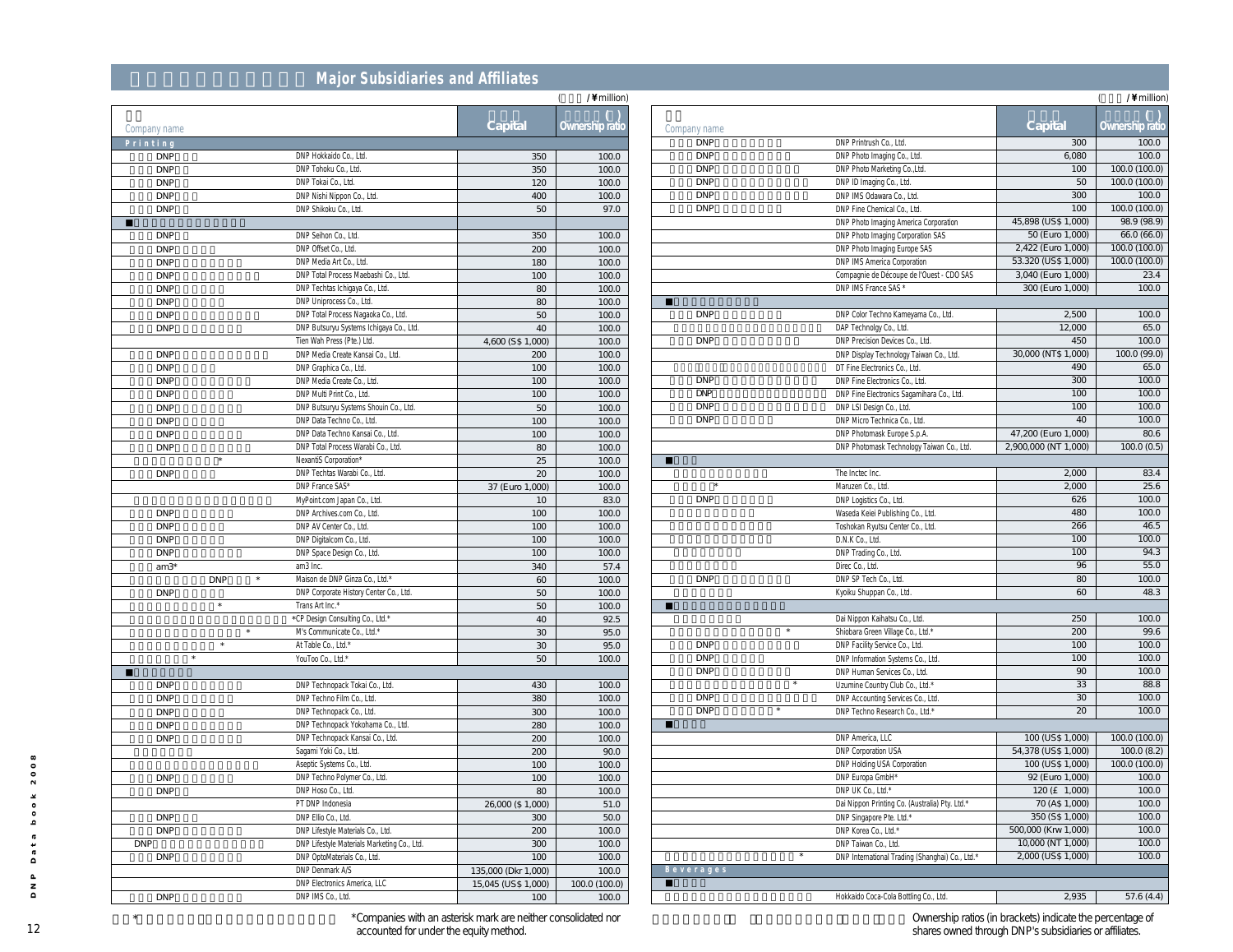## **連結損益計算書(10年間)Consolidated Statements of Income (10 years)**

|                      |                                              |           |                     |          |                       |                                         |           |           |             |                       |           | /\ million)      |
|----------------------|----------------------------------------------|-----------|---------------------|----------|-----------------------|-----------------------------------------|-----------|-----------|-------------|-----------------------|-----------|------------------|
| Years ended March 31 |                                              | 1999      | 2000                | 2001     | 2002                  | 2003                                    | 2004      | 2005      | 2006        | 2007                  | 2008      | %<br>(2008/2007) |
|                      |                                              |           | 1,269,543 1,286,703 |          | 1,342,035   1,311,934 | 1,309,002                               | 1,354,101 | 1,424,942 |             | 1,507,505   1,557,802 | 1,616,053 | 3.74             |
|                      |                                              | 1,033,926 | 1,039,006           |          |                       | 1,091,386 1,071,163 1,043,456 1,073,118 |           | 1,121,373 | 1,202,159 1 | .268.072              | 1,327,871 | 4.72             |
|                      | Selling, general and administrative expenses | 166,008   | 161,811             | 164,708  | 168,529               | 175,665                                 | 178,545   | 183,041   | 184,676     | 193,585               | 201,077   | 3.87             |
|                      |                                              | 69,609    | 85,886              | 85,941   | 72,242                | 89,881                                  | 102,438   | 120,528   | 120,669     | 96,144                | 87,104    | $-9.40$          |
|                      |                                              | 19,157    | 14,279              | 16,734   | 10,383                | 7.757                                   | 8,209     | 10,123    | 9,670       | 10,592                | 10,005    | $-5.54$          |
|                      | Interest and dividend income                 | 3,881     | 2,882               | 3,103    | 2,597                 | 2,279                                   | 2,287     | 2,368     | 2.727       | 3.785                 | 4.645     | 22.72            |
|                      |                                              |           |                     | 128      |                       |                                         |           |           | 442         |                       |           | $\overline{a}$   |
|                      |                                              | 15,276    | 11,380              | 13,503   | 7.786                 | 5.478                                   | 5.922     | 7,755     | 6,501       | 6,807                 | 5,359     | $-21.27$         |
|                      |                                              | 10.770    | 12,189              | 10,326   | 7.850                 | 9.461                                   | 13.371    | 10.166    | 5,624       | 5,389                 | 10,608    | 96.85            |
|                      |                                              | 1,985     | 1.691               | 1.499    | 1.458                 | 1.061                                   | 1.171     | 1,231     | 1,323       | 1,307                 | 1,309     | 0.15             |
|                      |                                              | 36        |                     |          | 210                   | 655                                     | 1.976     | 297       |             | 99                    | 1,440     | 1,354.55         |
|                      |                                              | 8.749     | 10,498              | 8.827    | 6.182                 | 7,745                                   | 10,224    | 8,637     | 4.301       | 3.982                 | 7.855     | 97.26            |
|                      |                                              | 77,996    | 87,976              | 92,349   | 74,775                | 88,177                                  | 97,276    | 120,485   | 124.715     | 101,348               | 86,502    | $-14.65$         |
|                      |                                              | 9,813     | 9,823               | 13,472   | 974                   | 246                                     | 13,526    | 4,337     | 7,347       | 11,221                | 19.684    | 75.42            |
|                      |                                              | 10,106    | 18,600              | 36,705   | 49,599                | 46,179                                  | 17,665    | 17,136    | 17,422      | 13,620                | 17,717    | 30.08            |
|                      |                                              | 77,703    | 79,199              | 69,116   | 26,150                | 42,244                                  | 93,137    | 107,686   | 114,639     | 98,950                | 88,469    | $-10.59$         |
|                      |                                              | 48,916    | 40,509              | 37,077   | 25,472                | 34,240                                  | 35,086    | 43,072    | 47,550      | 36,858                | 31,791    | $-13.75$         |
|                      | Income taxes and other adjustments           | $-3,550$  | $-2,435$            | $-2,784$ | $-15,137$             | $-20,477$                               | 3,257     | 3.194     | 514         | 6.149                 | 10,102    | 64.29            |
|                      |                                              | 1,844     | 2,091               | 1,414    | 206                   | $-293$                                  | 1,823     | 1,482     | 1,386       | 1.099                 | 1,403     | 27.66            |
|                      |                                              | 30,493    | 39,034              | 33,409   | 15,609                | 28,774                                  | 52,971    | 59,936    | 65,187      | 54,841                | 45,171    | $-17.63$         |
|                      |                                              |           |                     |          |                       |                                         |           |           |             |                       |           |                  |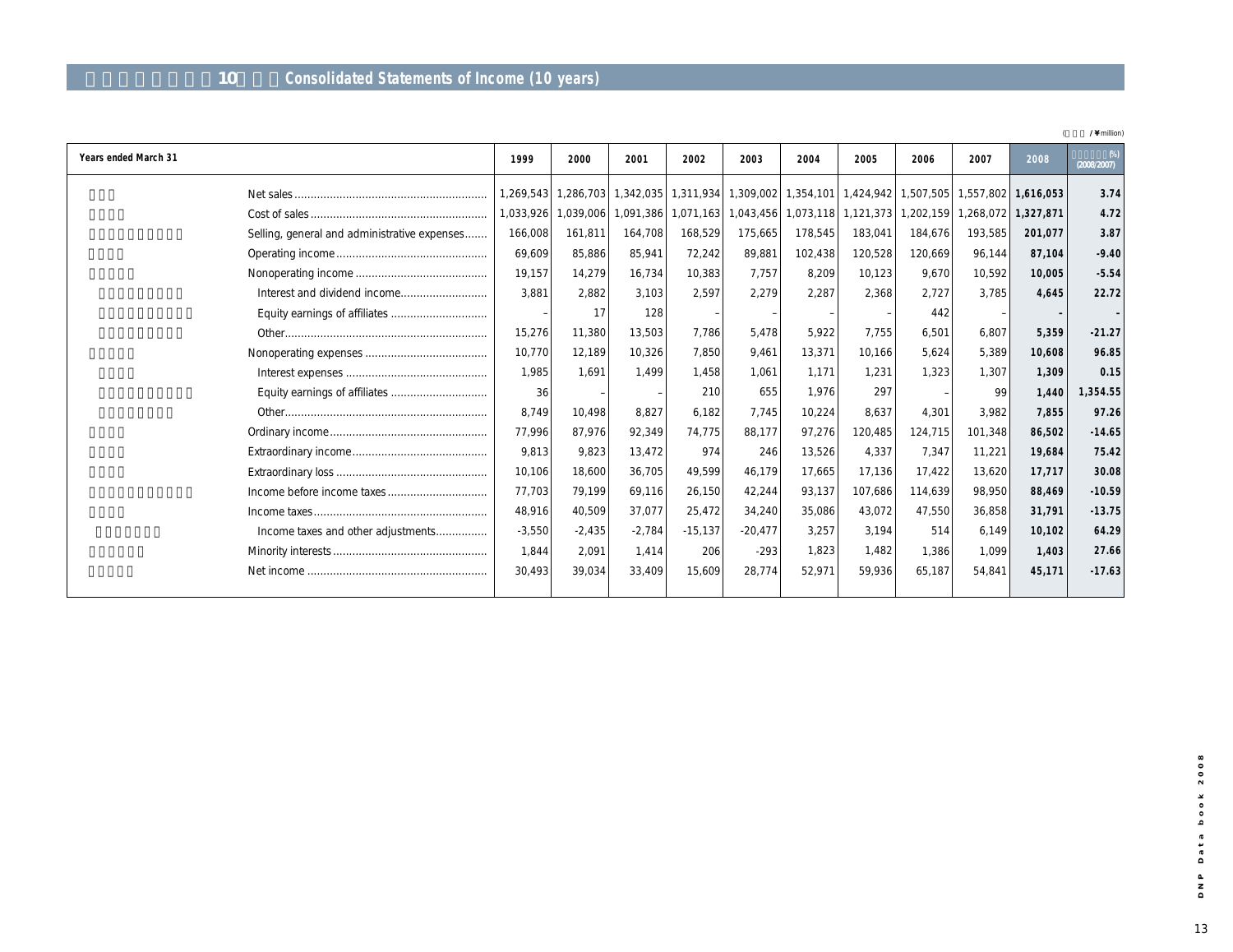## **連結貸借対照表(資産の部、10年間) Consolidated Balance Sheets (Assets, 10 years)**

|                                           |          |                                                                                                     |          |          |          |           |           |           |           |           | /\ million)      |
|-------------------------------------------|----------|-----------------------------------------------------------------------------------------------------|----------|----------|----------|-----------|-----------|-----------|-----------|-----------|------------------|
| At March 31                               | 1999     | 2000                                                                                                | 2001     | 2002     | 2003     | 2004      | 2005      | 2006      | 2007      | 2008      | %<br>(2008/2007) |
| Assets                                    |          |                                                                                                     |          |          |          |           |           |           |           |           |                  |
|                                           | 664,597  | 670,246                                                                                             | 721,347  | 690,010  | 715,509  | 771,902   | 838,735   | 805,127   | 800,273   | 714,976   | $-10.66$         |
|                                           | 193,697  | 186,747                                                                                             | 187,459  | 189,913  | 238,991  | 277,398   | 320,479   | 268,334   | 195,595   | 131,058   | $-33.00$         |
|                                           | 396,312  | 396,467                                                                                             | 433,417  | 411,336  | 383,576  | 400,112   | 413,565   | 436,331   | 477,157   | 456,932   | $-4.24$          |
|                                           | 1,851    | 2,496                                                                                               | 2,020    | 3,165    | 50       | 6,706     | 6,803     | 6,797     | 9,992     | 11,102    | 11.11            |
|                                           | 67,028   | 77,340                                                                                              | 85,931   | 76,401   | 74,702   | 69,992    | 77,043    | 76,485    | 95,246    | 96,392    | 1.20             |
|                                           | 5,548    | 5,822                                                                                               | 9,048    | 7,603    | 9,891    | 12,262    | 13,158    | 13,333    | 14,216    | 12,992    | $-8.61$          |
|                                           | 6,454    | 8,275                                                                                               | 9,278    | 7,398    | 13,472   | 10,278    | 14,619    | 10,962    | 13,275    | 11,781    | $-11.25$         |
|                                           | $-6,293$ | $-6,901$                                                                                            | $-5,806$ | $-5,806$ | $-5,173$ | $-4,846$  | $-6,935$  | $-7,118$  | $-5,209$  | $-5,283$  |                  |
|                                           | 774,416  | 772,061                                                                                             | 768,524  | 742,448  | 734,518  | 741,832   | 761,393   | 857,249   | 899,976   | 886,216   | $-1.53$          |
|                                           | 570,860  | 561,898                                                                                             | 561,017  | 543,962  | 540,874  | 513,175   | 528,008   | 568,965   | 635,783   | 639,343   | 0.56             |
|                                           | 185,647  | 190,258                                                                                             | 190,173  | 183,045  | 182,526  | 174,495   | 172,244   | 175,854   | 203,452   | 209,544   | 2.99             |
|                                           | 233,884  | 235,764                                                                                             | 230,311  | 210,771  | 206,132  | 190,522   | 187,808   | 220,734   | 246,594   | 236,993   | $-3.89$          |
|                                           | 101,848  | 102,175                                                                                             | 105,176  | 114,096  | 116,505  | 117,050   | 120,526   | 119,399   | 124,915   | 130,655   | 4.60             |
|                                           | 25,792   | 7,277                                                                                               | 6,873    | 9,327    | 12,422   | 10,636    | 26,515    | 30,532    | 34,125    | 35,413    | 3.77             |
|                                           | 23,689   | 26,424                                                                                              | 28,484   | 26,723   | 23,289   | 20,472    | 20,913    | 22,445    | 26,694    | 26,736    | 0.16             |
|                                           | 2,119    | 19,894                                                                                              | 22,620   | 22,210   | 28,755   | 24,810    | 22,727    | 21,453    | 25,280    | 35,404    | 40.05            |
|                                           |          | 16,023                                                                                              | 16,896   | 17,834   | 16,763   | 15,573    | 15,331    | 15,615    | 18,008    | 19,473    | 8.14             |
|                                           | 2,119    | 3,871                                                                                               | 5,724    | 4,376    | 11,992   | 9,237     | 7,396     | 5,838     | 7,271     | 15,931    | 119.10           |
|                                           | 201,437  | 190,269                                                                                             | 184,887  | 176,276  | 164,889  | 203,847   | 210,656   | 266,830   | 238,912   | 211,468   | $-11.49$         |
|                                           | 152,816  | 154,104                                                                                             | 148,758  | 126,931  | 97,139   | 148,527   | 161,538   | 224,503   | 194,197   | 150,057   | $-22.73$         |
|                                           | 8,337    | 5,384                                                                                               | 4,812    | 5,683    | 8,619    | 8,506     | 5,932     | 7,714     | 3,451     | 4,436     | 28.54            |
|                                           | 12,460   | 15,061                                                                                              | 14,388   | 29,797   | 47,989   | 25,381    | 18,509    | 6,510     | 8,448     | 18,601    | 120.18           |
|                                           | 32,341   | 20,760                                                                                              | 19,859   | 19,330   | 19,249   | 31,960    | 37,283    | 39,597    | 42,831    | 49,041    | 14.50            |
|                                           | $-3,992$ | $-4,115$                                                                                            | $-2,930$ | $-5,465$ | $-8,107$ | $-10,527$ | $-12,607$ | $-11,496$ | $-10,016$ | $-10,668$ |                  |
| Provision for investment appraisal losses | $-525$   | $-925$                                                                                              |          |          |          |           |           |           |           |           |                  |
| Foreign currency translation adjustments  | 6,280    | 9,393                                                                                               |          |          |          |           |           |           |           |           |                  |
|                                           |          |                                                                                                     |          |          |          |           |           |           |           |           |                  |
|                                           |          |                                                                                                     |          |          |          |           |           |           |           |           |                  |
|                                           |          | 1,445,293 1,451,700 1,489,871 1,432,458 1,450,027 1,513,734 1,600,129 1,662,377 1,700,250 1,601,192 |          |          |          |           |           |           |           |           | $-5.83$          |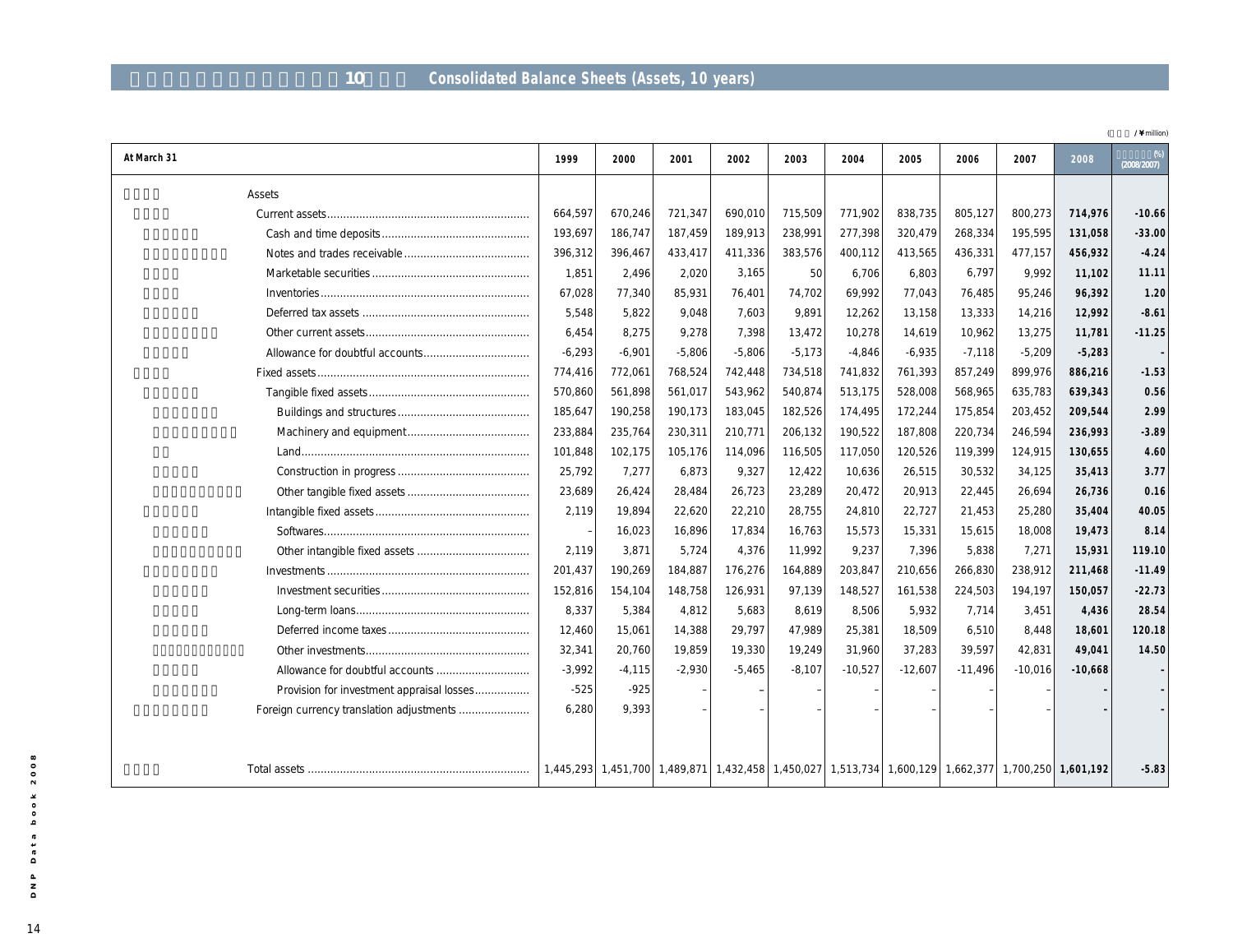## **10 Consolidated Balance Sheets (Liabilities and Net Assets, 10 years)**

|                                                 |           |           |           |           |           |           |           |                               |           |                     | /\ million) |
|-------------------------------------------------|-----------|-----------|-----------|-----------|-----------|-----------|-----------|-------------------------------|-----------|---------------------|-------------|
| At March 31                                     | 1999      | 2000      | 2001      | 2002      | 2003      | 2004      | 2005      | 2006                          | 2007      | 2008                | (2008/2007) |
| Liabilities                                     |           |           |           |           |           |           |           |                               |           |                     |             |
|                                                 | 417,628   | 417,904   | 436,093   | 381,678   | 417,760   | 391,693   | 450,994   | 452,883                       | 482,373   | 454,367             | $-5.81$     |
| Notes and accounts payable                      | 290,348   | 291,756   | 295,707   | 261,920   | 267,874   | 278,315   | 302,667   | 311,567                       | 337,590   | 317,855             | $-5.85$     |
|                                                 | 12,669    | 12,766    | 16,870    | 10,943    | 10,558    | 8,034     | 12,424    | 11,654                        | 9,511     | 21,969              | 130.99      |
| Long-term borrowing redeemable within 1 year    | 1,249     | 853       | 1,101     | 778       | 6,407     | 4,033     | 4,030     | 2,620                         | 3,120     | 3,185               | 2.08        |
| Convertible bonds redeemable within 1 year      |           | 19,896    |           | 19,181    | 29,663    |           |           |                               |           |                     |             |
|                                                 | 25,367    | 22,481    | 22,278    | 12,475    | 25,059    | 20,964    | 31,018    | 28,169                        | 18,034    | 16,911              | $-6.23$     |
|                                                 | 15,330    | 14,361    | 14,356    | 12,369    | 13,741    | 14,816    | 16,706    | 17,303                        | 18,338    | 18,232              | $-0.58$     |
| Reserve for loss of damage compensation         |           |           |           |           |           |           |           |                               | 2,400     |                     |             |
|                                                 | 72,665    | 55,791    | 85,781    | 64,012    | 64,458    | 65,531    | 84,147    | 81,568                        | 93,378    | 76,212              | $-18.38$    |
|                                                 | 100,695   | 77,637    | 86,012    | 79,013    | 66,821    | 119,277   | 115,801   | 118,287                       | 118,436   | 106,690             | $-9.92$     |
| <b>Bonds</b>                                    |           |           |           |           |           | 50,000    | 50,000    | 50,000                        | 50,000    | 50,100              | 0.20        |
|                                                 | 68,740    | 48,844    | 48,844    | 29,663    |           |           |           |                               |           |                     |             |
|                                                 | 3,097     | 2,503     | 4,496     | 4,067     | 8,700     | 9,342     | 6,399     | 3,719                         | 6,597     | 4,850               | 26.48       |
|                                                 |           | 303       | 67        | 162       | 265       | 271       | 317       | 6,116                         | 5,546     | 2,798               | $-49.55$    |
| Provision for retirement benefits               |           |           | 32,605    | 44,335    | 57,812    | 59,573    | 59,060    | 58,447                        | 55,275    | 40,349              | $-27.00$    |
| Allowance for retirement benefits               | 28,858    | 25,987    |           |           |           |           |           |                               |           |                     |             |
|                                                 |           |           |           | 786       | 44        | 91        | 24        | 3                             | 1,016     | 8,591               | 745.57      |
|                                                 | 518,323   | 495,541   | 522,105   | 460,691   | 484,581   | 510,970   | 566,796   | 571,170                       | 600,810   | 561,057             | $-6.62$     |
|                                                 |           |           |           |           |           |           |           |                               |           |                     |             |
| Minority interests in consolidated subsidiaries |           |           |           |           |           |           |           |                               |           |                     |             |
| Minority interests in consolidated subsidiaries | 28,324    | 30,513    | 28,325    | 24,769    | 23,363    | 24,028    | 25,389    | 27,898                        |           |                     |             |
| Total net assets                                |           |           |           |           |           |           |           |                               |           |                     |             |
|                                                 |           |           |           |           |           |           |           |                               | 1,027,475 | 990,122             | $-3.64$     |
|                                                 | 114,464   | 114,464   | 114,464   | 114,464   | 114,464   | 114,464   | 114,464   | 114,464                       | 114,464   | 114,464             |             |
|                                                 | 144,898   | 144,898   | 144,898   | 144,898   | 144,898   | 144,901   | 144,905   | 144,908                       | 144,898   | 144,898             |             |
|                                                 | 639,287   | 666,287   | 685,760   | 688,491   | 705,099   | 743,393   | 774,652   | 806,446                       | 828,707   | 797,316             | $-3.79$     |
|                                                 | $-3$      | -3        | $-3$      | $-71$     | $-21,759$ | $-46,360$ | $-51,628$ | $-57,450$                     | $-60,594$ | $-66,556$           |             |
| Valuation and translation adjustments           |           |           |           |           |           |           |           |                               | 44,421    | 12,738              | $-71.32$    |
| Net unrealized gains/losses on securities       |           |           |           | 1,625     | 2,581     | 27,273    | 30,441    | 55,489                        | 41,331    | 10,610              | $-74.33$    |
| Net deferred gains/losses on derivatives        |           |           |           |           |           |           |           |                               | -3        | $\overline{7}$      |             |
| Foreign currency translation adjustments        |           |           | $-5,678$  | $-2,409$  | $-3,200$  | $-4.935$  | $-4.891$  | $-549$                        | 3,093     | 2,120               | $-31.46$    |
| Minority interests in consolidated subsidiaries |           |           |           |           |           |           |           |                               | 27,542    | 37,274              | 35.34       |
| $+$                                             | 898,646   | 925,646   | 939,441   | 946,998   | 942,083   | 978,736   |           | 1,007,943 1,063,308           | 1,099,439 | 1,040,135           | $-5.39$     |
|                                                 | 1,445,293 | 1,451,700 | 1,489,871 | 1,432,458 | 1,450,027 |           |           | 1,513,734 1,600,129 1,662,377 |           | 1,700,250 1,601,192 | $-5.83$     |
|                                                 |           |           |           |           |           |           |           |                               |           |                     |             |

Data book 2008 D N P

Note: \* As of fiscal year ended March 2003, capital surplus and retained earnings were renamed

as capital surplus and retained earnings.

\*\* As of fiscal year ended March 2007, total stockholders' equity was renamed to total net assets.

15**DNP Data book 2008** 15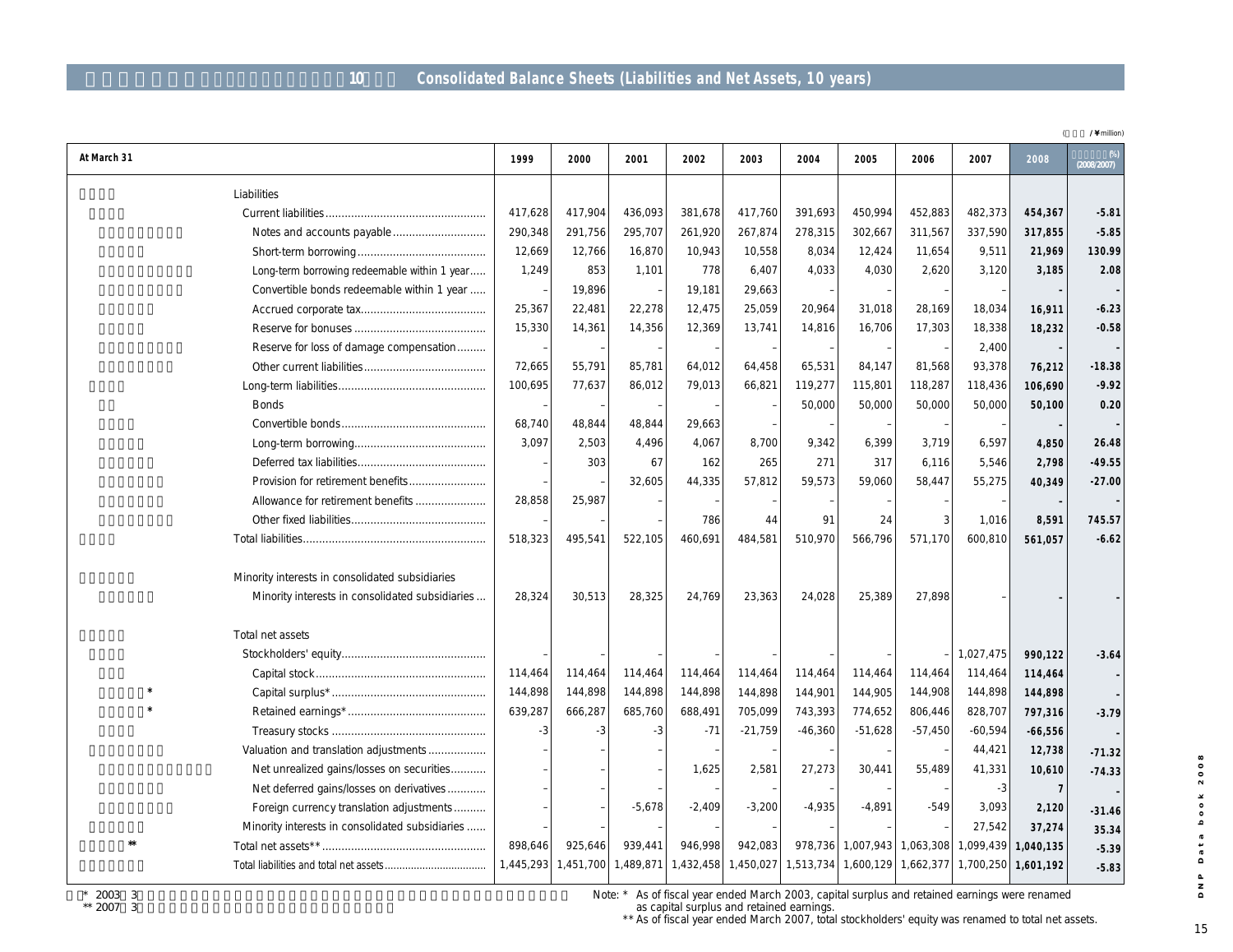## **a Example 26 Separated Cash Flows (8 years)**

| Years ended March 31                                            | 2001      | 2002                     | 2003      | 2004      | 2005      | 2006         | 2007      | 2008      |
|-----------------------------------------------------------------|-----------|--------------------------|-----------|-----------|-----------|--------------|-----------|-----------|
| Cash flows from operating activities                            |           |                          |           |           |           |              |           |           |
| Income before income taxes and minority interests               | 69,116    | 26,150                   | 42,244    | 93,137    | 107,686   | 114,639      | 98,950    | 88,469    |
| Adjustment to reconcile income before income taxes and minority |           |                          |           |           |           |              |           |           |
| interests to net cash porvided by operating activities:         |           |                          |           |           |           |              |           |           |
|                                                                 | 94,312    | 94,870                   | 89,239    | 85,182    | 80,440    | 87,263       | 100,161   | 109,902   |
|                                                                 |           |                          |           |           |           | 7,346        | 1,282     | 3,300     |
|                                                                 | $-2,380$  | 2,405                    | 2,069     | 2,276     | 5,647     | $-1,060$     | $-1,036$  | $-69$     |
|                                                                 | 32,605    | 11,676                   | 12,865    | 1,761     | $-842$    | $-971$       | $-4,707$  | $-16,823$ |
|                                                                 | $-25,987$ | $\overline{\phantom{0}}$ |           |           |           |              |           |           |
| Equity in (earnings) loss of affiliated companies               | $-128$    | 210                      | 655       | 1,976     | 297       | $-442$       | 99        | 1,440     |
|                                                                 | 55        | $-40$                    | 369       | 1,133     | 1,669     | 1,079        | 1,475     | 2,049     |
|                                                                 | $-3,103$  | $-2,597$                 | $-2,279$  | $-2,287$  | $-2,368$  | $-2,727$     | $-3,785$  | $-4,645$  |
|                                                                 | 1,499     | 1,458                    | 1,061     | 1,171     | 1,231     | 1,323        | 1,307     | 1,309     |
| Net loss (gain) on sale of marketable securities and            |           |                          |           |           |           |              |           |           |
|                                                                 | $-430$    | 451                      | 196       | $-4,239$  | $-191$    | $-3,679$     | $-8,042$  | $-8,537$  |
| Loss on devaluation of investment securities                    | 3,344     | 30,806                   | 29,916    | 1,104     | 921       | 1,650        | 384       | 1,745     |
| Loss on devaluation of securities in affiliates                 | 953       | 64                       | 337       | 281       | 155       | $\mathbf{1}$ |           |           |
| Net loss on disposal of property, plant and equipment           | 5,897     | 10,722                   | 7,118     | 7,540     | 7,602     | 1,898        | 5,135     | 3,418     |
| Contribution of the securities of employees' retirement         |           |                          |           |           |           |              |           |           |
|                                                                 | 15,432    |                          |           |           |           |              |           |           |
| Net gain on revaluation of securities contributed to            |           |                          |           |           |           |              |           |           |
|                                                                 | $-11,317$ |                          |           |           |           |              |           |           |
|                                                                 | $-36,266$ | 25,866                   | 38,841    | $-17,519$ | $-11,342$ | $-19,695$    | $-34,238$ | 26,965    |
|                                                                 | $-8,454$  | 10,745                   | 3,331     | 4,085     | $-6,634$  | 1,547        | $-18,042$ | 2,989     |
|                                                                 | 3,035     | $-39,615$                | 1,947     | 12,248    | 28,751    | 5,669        | 15,211    | $-27,495$ |
|                                                                 | 16,509    | $-3,874$                 | $-6,929$  | 12,820    | 1,744     | $-1,540$     | 16,220    | 6,929     |
|                                                                 | 154,692   | 169,297                  | 220,980   | 200,669   | 214,769   | 192,303      | 170,375   | 190,948   |
| Payments for special retirement and severance benefits          | $-684$    | $-194$                   | $-1,688$  | $-15$     | $-1,984$  | $-716$       |           |           |
|                                                                 | $-37,280$ | $-35,273$                | $-21,879$ | $-39,167$ | $-34,443$ | $-49,913$    | $-47,364$ | $-33,665$ |
|                                                                 | 116,728   | 133,830                  | 197,413   | 161,487   | 178,341   | 141,673      | 123,010   | 157,282   |
|                                                                 |           |                          |           |           |           |              |           |           |

\* 2006 3 3 COM 3 and the years up to the year ended March 2006 show amortization of consolidated adjustment account.

(**百万円 / ¥** million)

D N P

Data book 2008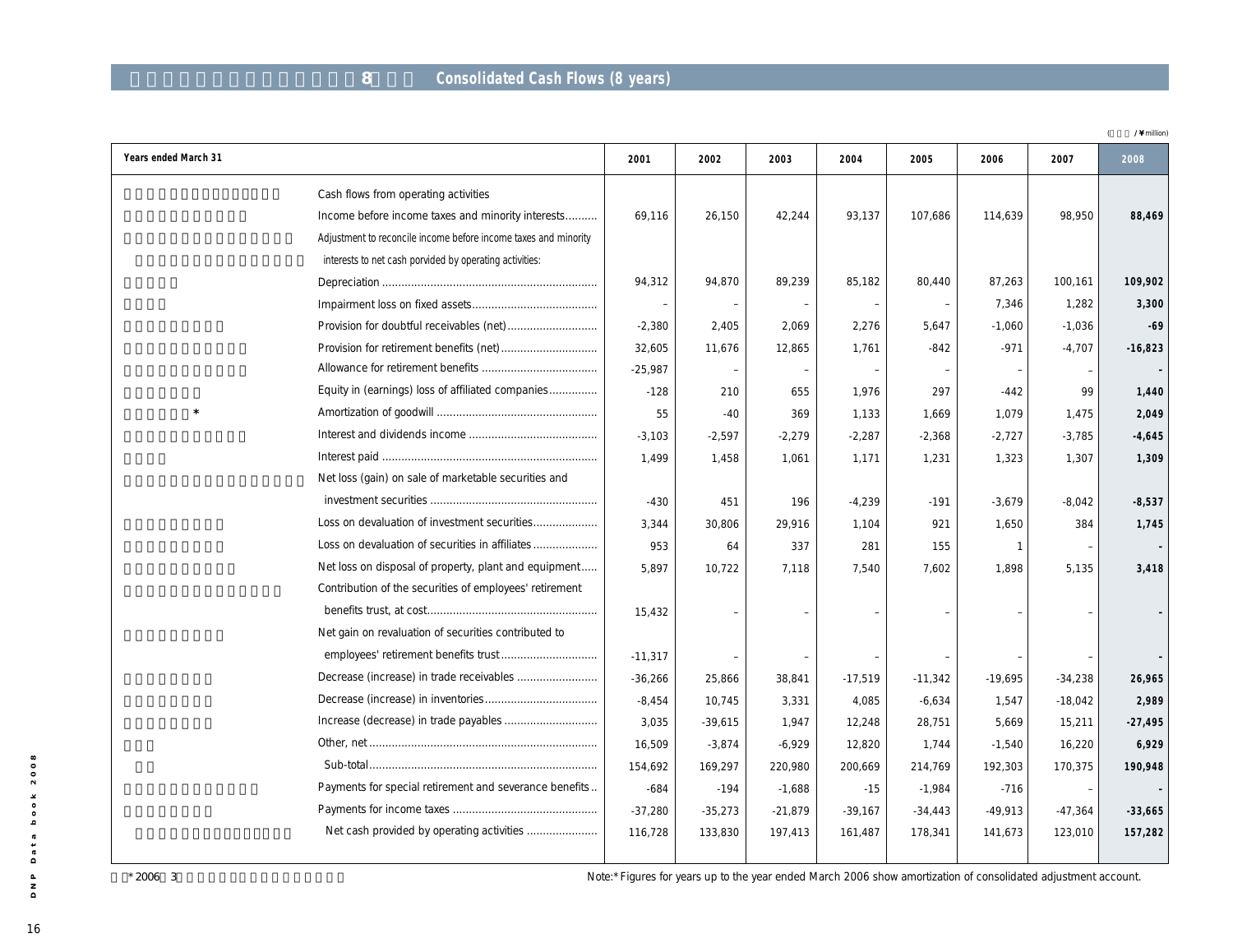(**百万円 / ¥** million)

|                                                                 | 2001                     | 2002                     | 2003      | 2004      | 2005       | 2006       | 2007       | 2008        |
|-----------------------------------------------------------------|--------------------------|--------------------------|-----------|-----------|------------|------------|------------|-------------|
| Cash flows from investing activities                            |                          |                          |           |           |            |            |            |             |
| Net decrease (increase) in short-term investments               | $-30,642$                | 32,082                   | 299       | 65        | $-29,752$  | 18         | 5,008      | 24,904      |
| Payments for purchase of marketable securities                  | $-220$                   | $-179$                   | $-50$     | $-6,703$  | $-11$      |            | $-501$     |             |
|                                                                 | 275                      | 1,922                    | 3,160     | 50        | 6,706      | 6,711      | 7,201      | 10,000      |
| Payments for purchase of property, plant and equipment          | $-74,225$                | $-100,385$               | $-65,554$ | $-66,684$ | $-73,714$  | $-129,471$ | $-153,994$ | $-124, 127$ |
| Proceeds from sale of property, plant and equipment             | 1,346                    | 2,430                    | 1,331     | 3,307     | 980        | 4,978      | 2,139      | 1,900       |
| Payments for purchase of investment securities                  | $-7,225$                 | $-15,210$                | $-24,141$ | $-18,744$ | $-22,414$  | $-32,156$  | $-13,886$  | $-32,706$   |
|                                                                 | 1,776                    | 4,116                    | 9,409     | 11,563    | 5,282      | 5,092      | 16,988     | 18,411      |
|                                                                 | 2,117                    | 2,597                    | 2,279     | 2,453     | 2,752      | 3,042      | 3,916      | 4,678       |
|                                                                 | $-11,762$                | $-6,936$                 | $-14,125$ | $-20,047$ | $-16,057$  | $-9,995$   | $-17,588$  | $-25,584$   |
|                                                                 | $-118,560$               | $-79,563$                | $-87,392$ | $-94,740$ | $-126,228$ | $-151,780$ | $-150,717$ | $-122,522$  |
| Cash flows from financing activities                            |                          |                          |           |           |            |            |            |             |
| Net increase (decrease) in short-term bank loans                | 3,674                    | $-6,619$                 | $-1,349$  | $-1,275$  | $-1,736$   | $-1,308$   | $-3,265$   | 12,535      |
|                                                                 | 3,754                    | 313                      | 6,000     | 5,100     | 1,033      | 585        | 4,731      | 1,253       |
|                                                                 | $-1,549$                 | $-1,122$                 | $-11,289$ | $-6,731$  | $-4,130$   | $-4,997$   | $-4,365$   | $-3,479$    |
|                                                                 | $\overline{\phantom{0}}$ | $\overline{\phantom{0}}$ |           | 49,745    |            |            |            |             |
|                                                                 | $-19,896$                |                          | $-19,181$ | $-29,663$ |            |            |            |             |
|                                                                 | 1,493                    | $-1,457$                 | $-1,165$  | $-1,156$  | $-1,232$   | $-1,333$   | $-1,311$   | $-1,309$    |
|                                                                 | $-13,666$                | $-13,669$                | $-13,669$ | $-14,463$ | $-15,935$  | $-18,247$  | $-19,052$  | $-23,927$   |
|                                                                 | $-471$                   | $-456$                   | $-439$    | $-360$    | $-516$     | $-714$     | $-633$     | $-418$      |
|                                                                 | $\overline{a}$           |                          | $-21,688$ | $-24,588$ | $-18,089$  | $-20,710$  | $-19,663$  | $-58,642$   |
| Payments for purchases by subsidiaries of their treasury stocks | $\overline{a}$           | $-2,516$                 | $-6$      | $-1,547$  | $-4$       | -6         | $-2$       | $-3$        |
|                                                                 | $\overline{4}$           | $-68$                    | 656       | 694       | 42         | 21         | 972        | 264         |
|                                                                 | $-29,643$                | $-25,594$                | $-62,130$ | $-24,244$ | $-40,568$  | $-46,712$  | $-42,589$  | $-73,727$   |
| Effect of exchange rate changes on cash and cash equivalents    | 734                      | 1,966                    | $-645$    | $-2,031$  | $-21$      | 2,685      | 1,492      | $-825$      |
| Net increase (decrease) in cash and cash equivalents            | $-30,741$                | 30,639                   | 47,246    | 40,472    | 11,523     | $-54,133$  | $-68,803$  | $-39,793$   |
|                                                                 | 187,321                  | 157,078                  | 189,615   | 238,896   | 279,368    | 293,355    | 239,221    | 170,488     |
| Net increase (decrease) in cash equivalents due to net          |                          |                          |           |           |            |            |            |             |
| increase (decrease) in consolidated subsidiaries                | 498                      | 1,898                    | 2,035     |           | 2,463      |            | 69         |             |
|                                                                 | 157,078                  | 189,615                  | 238,896   | 279,368   | 293,355    | 239,221    | 170,488    | 130,695     |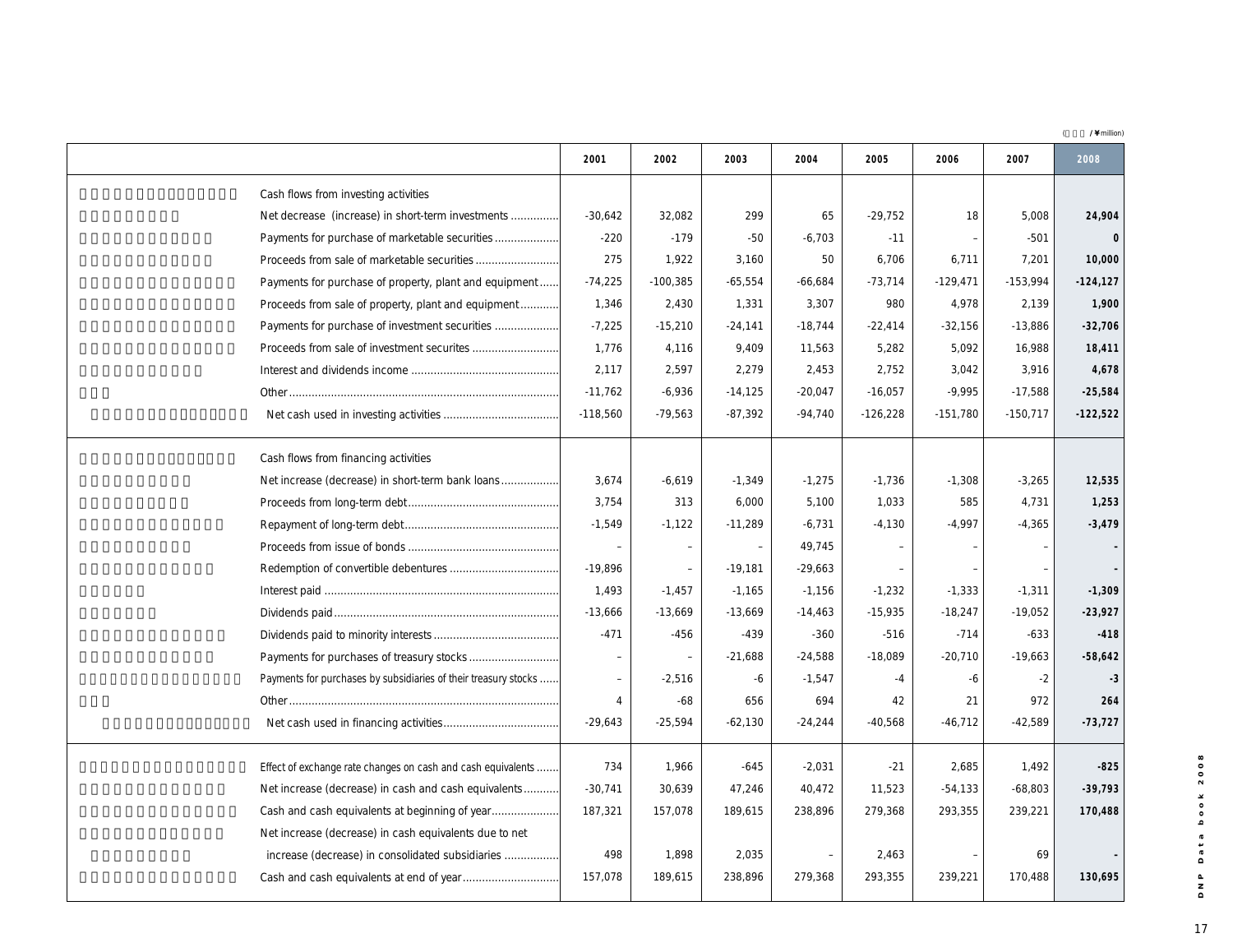## **単体損益計算書(10年間) Non-Consolidated Statements of Income (10 years)**

|                                     |           |         |                   |                                                             |         |         |         |           |                                              |         | /\ million)      |
|-------------------------------------|-----------|---------|-------------------|-------------------------------------------------------------|---------|---------|---------|-----------|----------------------------------------------|---------|------------------|
| Years ended March 31                | 1999      | 2000    | 2001              | 2002                                                        | 2003    | 2004    | 2005    | 2006      | 2007                                         | 2008    | %<br>(2008/2007) |
|                                     | 1,098,547 |         |                   | 1,113,137 1,162,403 1,121,696 1,106,346 1,121,767 1,156,219 |         |         |         | 1,183,731 | 1,162,244 1,180,188                          |         | 1.54             |
|                                     | 925,642   |         | 955,311 1,008,494 | 980,445                                                     | 962,901 | 969,773 | 994,586 |           | $1,022,497$   $1,012,383$   <b>1,039,119</b> |         | 2.64             |
| Selling, general and administrative |           |         |                   |                                                             |         |         |         |           |                                              |         |                  |
|                                     | 109,285   | 102,502 | 105,884           | 106,450                                                     | 112,002 | 113,010 | 113,037 | 109,006   | 108,800                                      | 112,882 | 3.75             |
|                                     | 63,619    | 55,323  | 48,023            | 34,800                                                      | 31,442  | 38,984  | 48,596  | 52,227    | 41,059                                       | 28,186  | $-31.35$         |
|                                     | 54,835    | 72,857  | 74,799            | 69,280                                                      | 57,317  | 51,742  | 53,512  | 63,075    | 71,665                                       | 75,940  | 5.97             |
|                                     | 5,056     | 4,867   | 4.951             | 4,301                                                       | 4,056   | 4.044   | 4,955   | 6,040     | 6,293                                        | 9,587   | 52.34            |
|                                     | 49,777    | 67,988  | 69,846            | 64,978                                                      | 53,260  | 47,698  | 48,556  | 57,034    | 65,371                                       | 66,531  | 1.50             |
|                                     | 33,831    | 47.651  | 52,361            | 50.081                                                      | 43,387  | 42,394  | 42,318  | 48.983    | 54.925                                       | 59,021  | 7.46             |
|                                     | 1,214     | 1,201   | 999               | 821                                                         | 581     | 695     | 835     | 835       | 835                                          | 835     | 0.00             |
|                                     | 32,614    | 46,448  | 51,361            | 49,258                                                      | 42,805  | 41,698  | 41,483  | 48,148    | 54,090                                       | 58,185  | 7.57             |
|                                     | 84,623    | 80,528  | 70,461            | 53,999                                                      | 45,372  | 48,332  | 59,790  | 66,319    | 57,799                                       | 45,105  | $-21.96$         |
|                                     | 9,927     | 9.689   | 15,172            | 825                                                         | 3,856   | 8,752   | 468     | 6.956     | 12,925                                       | 17,513  | 35.50            |
|                                     | 596       | 99      | 180               | 317                                                         | 115     | 488     | 8       | 2,328     | 451                                          | 169     | $-62.53$         |
|                                     | 9,330     | 9,589   | 14,991            | 507                                                         | 3,741   | 8,264   | 459     | 4,628     | 12,474                                       | 17,341  | 39.02            |
|                                     | 9,319     | 16,010  | 35,446            | 47,132                                                      | 40,429  | 21,568  | 14,975  | 12,343    | 8,939                                        | 13,111  | 46.67            |
| Losses from sale or disposal of     |           |         |                   |                                                             |         |         |         |           |                                              |         |                  |
|                                     | 3,545     | 4,523   | 4,813             | 10,129                                                      | 4,912   | 6,062   | 5,533   | 3,952     | 4.798                                        | 2,697   | $-43.79$         |
|                                     | 5,772     | 11,484  | 30,628            | 36,999                                                      | 35,516  | 15,506  | 9,437   | 8,391     | 4,138                                        | 10,414  | 151.67           |
|                                     | 85,231    | 74,208  | 50,188            | 7,692                                                       | 8,800   | 35,516  | 45,283  | 60,933    | 61,785                                       | 49,507  | $-19.87$         |
|                                     | 40,374    | 30,768  | 20,644            | 1.992                                                       | 4,211   | 12,543  | 16,311  | 22,012    | 28,079                                       | 19,163  | $-31.75$         |
|                                     | 44,856    | 43,439  | 29,544            | 5.699                                                       | 4,589   | 22,972  | 28,972  | 38,921    | 33,705                                       | 30,343  | $-9.97$          |
| Retained earnings carried forward   |           |         |                   |                                                             |         |         |         |           |                                              |         |                  |
|                                     | 8,735     | 9,087   | 8,906             | 9,023                                                       | 8,885   | 8,088   | 8,621   | 7.483     |                                              |         |                  |
|                                     | 6,835     | 6.835   | 6.835             | 6.835                                                       | 6.833   | 7.047   | 7.588   | 8.588     |                                              |         |                  |
|                                     |           |         |                   |                                                             |         |         |         |           |                                              |         |                  |

 $2008$ 18**DNP Data book 2008 book** Data D N P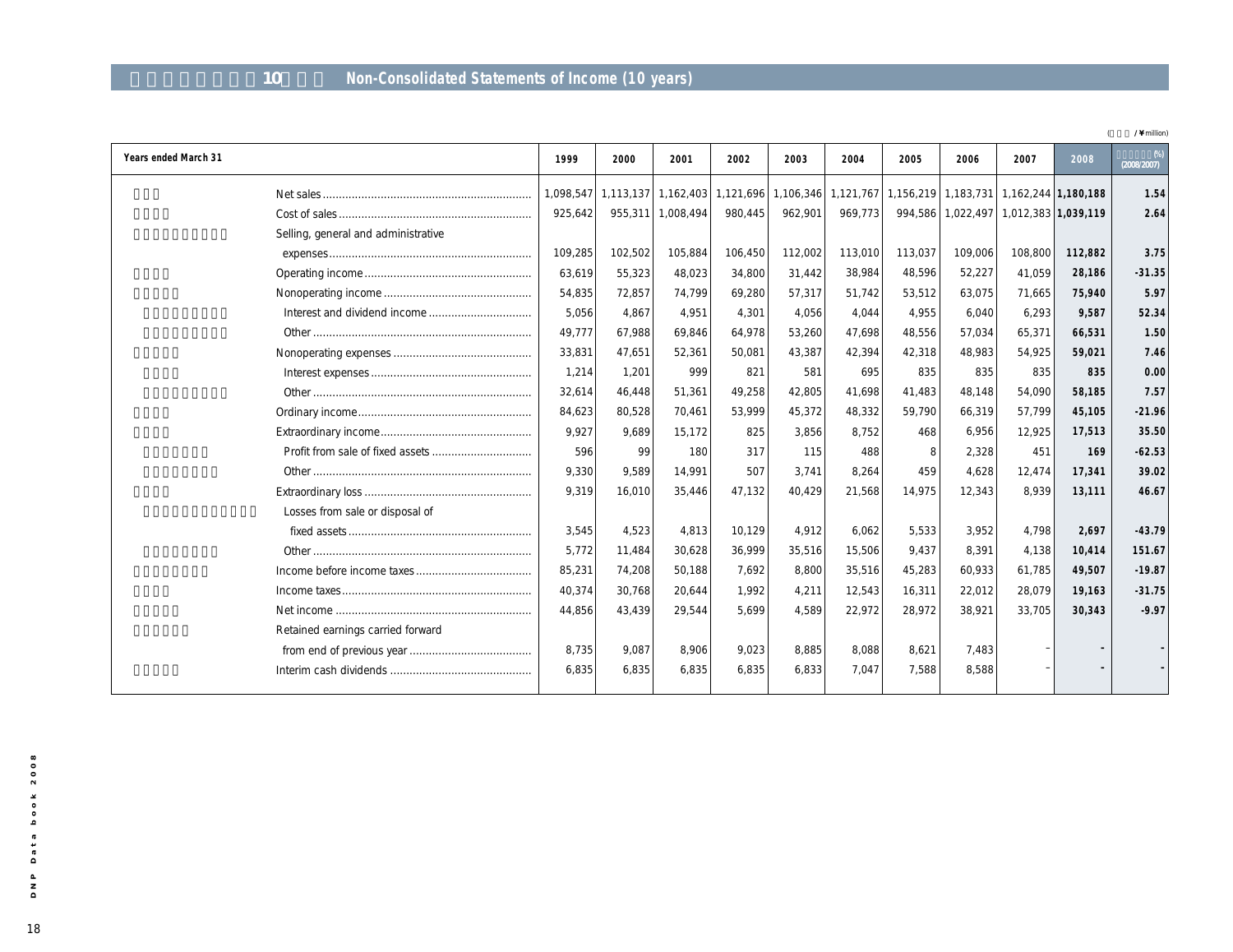## 10 **Non-Consolidated Balance Sheets (10 years)**

|             |                                           |           |           |         |                     |           |           |           |                                                                                 |           |                     | /\ million) |
|-------------|-------------------------------------------|-----------|-----------|---------|---------------------|-----------|-----------|-----------|---------------------------------------------------------------------------------|-----------|---------------------|-------------|
| At March 31 |                                           | 1999      | 2000      | 2001    | 2002                | 2003      | 2004      | 2005      | 2006                                                                            | 2007      | 2008                | (2008/2007) |
|             | Assets                                    |           |           |         |                     |           |           |           |                                                                                 |           |                     |             |
|             |                                           | 546,912   | 540,344   | 582,909 | 551,499             | 574,127   | 633,140   | 682,743   | 630,479                                                                         | 592,370   | 479,374             | $-19.08$    |
|             |                                           | 148,506   | 144,794   | 139,667 | 143,899             | 196,304   | 240,164   | 277,044   | 226,381                                                                         | 151,681   | 66,154              | $-56.39$    |
|             |                                           | 367,940   | 365,946   | 401,578 | 375,322             | 343,523   | 356,057   | 357,218   | 353,891                                                                         | 376,265   | 362,448             | $-3.67$     |
|             |                                           | 1,850     | 1,195     | 2,019   | 3,159               | 49        | 6,699     | 6,792     | 6,797                                                                           | 9,992     | 10,009              | 0.17        |
|             |                                           | 23,876    | 23,492    | 31,605  | 25,386              | 21,203    | 19,770    | 20,664    | 20,572                                                                          | 28,343    | 23,352              | $-17.61$    |
| 0           | Other current assets, and                 |           |           |         |                     |           |           |           |                                                                                 |           |                     |             |
|             |                                           | 4,735     | 4,910     | 8,032   | 3,727               | 13,042    | 10,445    | 21,019    | 22,834                                                                          | 26,086    | 17,411              | $-33.26$    |
|             |                                           | 708,843   | 702,716   | 705,225 | 682,822             | 661,402   | 668,786   | 709,539   | 792,761                                                                         | 838,761   | 850,531             | 1.40        |
|             |                                           | 462,375   | 453,604   | 454,672 | 438,692             | 413,832   | 396,981   | 419,467   | 457,669                                                                         | 490,045   | 493,202             | 0.64        |
|             |                                           | 1,510     | 18,001    | 20,121  | 19,859              | 20,718    | 18,525    | 17,682    | 17,431                                                                          | 18,651    | 20,750              | 11.25       |
|             |                                           | 244,957   | 231,110   | 230,432 | 224,271             | 226,851   | 253,279   | 272,389   | 317,660                                                                         | 330,064   | 336,577             | 1.97        |
|             |                                           | 1,255,756 | 1,243,061 |         | 1,288,135 1,234,322 | 1,235,530 | 1,301,927 | 1,392,282 | 1,423,240                                                                       | 1,431,131 | 1,329,905           | $-7.07$     |
|             | Liabilities                               |           |           |         |                     |           |           |           |                                                                                 |           |                     |             |
|             |                                           | 326,011   | 307,322   | 330,200 | 293,454             | 344,827   | 350,722   | 441,816   | 452,935                                                                         | 485,168   | 475,796             | $-1.93$     |
|             |                                           | 237,186   | 219,844   | 236,122 | 210,156             | 174,486   | 180,508   | 222,741   | 243,334                                                                         | 249,669   | 248,463             | $-0.48$     |
|             | Convertible bonds redeemable              |           |           |         |                     |           |           |           |                                                                                 |           |                     |             |
|             |                                           |           | 19,896    |         | 19,181              | 29,663    |           |           |                                                                                 |           |                     |             |
|             | Accrued payables and expenses             | 39,249    | 33,121    | 57,351  | 38,428              | 31,705    | 40,566    | 65,990    | 63,941                                                                          | 60,564    | 59,320              | $-2.05$     |
|             | Accrued corporate and enterprise          |           |           |         |                     |           |           |           |                                                                                 |           |                     |             |
|             |                                           | 21,348    | 17,349    | 16,081  | 8,336               | 14,169    | 3,684     | 16,888    | 14,067                                                                          | 8,117     | 3,494               | $-56.95$    |
|             |                                           | 28,224    | 17,108    | 20,641  | 17,349              | 94,801    | 125,959   | 136,191   | 131,589                                                                         | 166,814   | 164,519             | $-1.38$     |
|             |                                           | 85,560    | 61,975    | 68,487  | 58,185              | 37,920    | 90,244    | 91,597    | 86,840                                                                          | 81,807    | 72,611              | $-11.24$    |
|             |                                           |           |           |         |                     |           | 50,000    | 50,000    | 50,000                                                                          | 50,000    | 50,000              | 0.00        |
|             |                                           | 68,740    | 48,844    | 48,844  | 29,663              |           |           |           |                                                                                 |           |                     |             |
|             |                                           |           |           |         |                     |           |           |           |                                                                                 |           | 6,553               |             |
|             |                                           |           |           | 19,643  | 28,522              | 37,920    | 40,244    | 41,597    | 36,840                                                                          | 31,807    | 16,057              | $-49.52$    |
|             |                                           | 411,571   | 369,297   | 398,687 | 351,639             | 382,747   | 440,966   | 533,414   | 539,776                                                                         | 566,976   | 548,407             | $-3.28$     |
|             | Total net assets                          |           |           |         |                     |           |           |           |                                                                                 |           |                     |             |
|             |                                           |           |           |         |                     |           |           |           |                                                                                 | 823,287   | 771,088             | $-6.34$     |
|             |                                           | 114,464   | 114.464   | 114,464 | 114,464             | 114,464   | 114,464   | 114,464   | 114,464                                                                         | 114,464   | 114,464             | 0.00        |
|             |                                           |           |           |         |                     | 144,898   | 144,901   | 144,905   | 144,908                                                                         | 144,898   | 144,898             | 0.00        |
|             |                                           |           |           |         |                     | 612,673   | 620,994   | 621,031   | 626,580                                                                         | 624,486   | 578,250             | $-7.40$     |
|             |                                           | 164,700   | 166,094   | 167,488 | 168.198             |           |           |           |                                                                                 |           |                     |             |
|             |                                           | 565,018   | 593,204   | 607,494 | 598,622             |           |           |           |                                                                                 |           |                     |             |
|             |                                           |           |           |         | $-70$               | $-21,759$ | $-46,327$ | $-51,594$ | $-57,418$                                                                       | $-60,562$ | $-66,524$           |             |
|             | Valuation and translation adjustments     |           |           |         |                     |           |           |           |                                                                                 | 40,868    | 10,409              | $-74.53$    |
|             | Net unrealized gains/losses on securities |           |           |         | 1,467               | 2,505     | 26,927    | 30,061    | 54,929                                                                          | 40,871    | 10,401              | $-74.55$    |
|             | Net deferred gains/losses on derivatives  |           |           |         |                     |           |           |           |                                                                                 | $-3$      | $\overline{7}$      |             |
|             |                                           | 844,184   | 873,763   | 889,447 | 882,682             | 852,782   | 860,961   | 858,868   | 883,464                                                                         | 864,155   | 781,498             | $-9.57$     |
|             |                                           |           |           |         |                     |           |           |           | 1,255,756 1,243,061 1,288,135 1,234,322 1,235,530 1,301,927 1,392,282 1,423,240 |           | 1,431,131 1,329,905 | $-7.07$     |

\*2007 3 **3** and the year ended March 2007, total stockholders' equity was renamed to total net assets.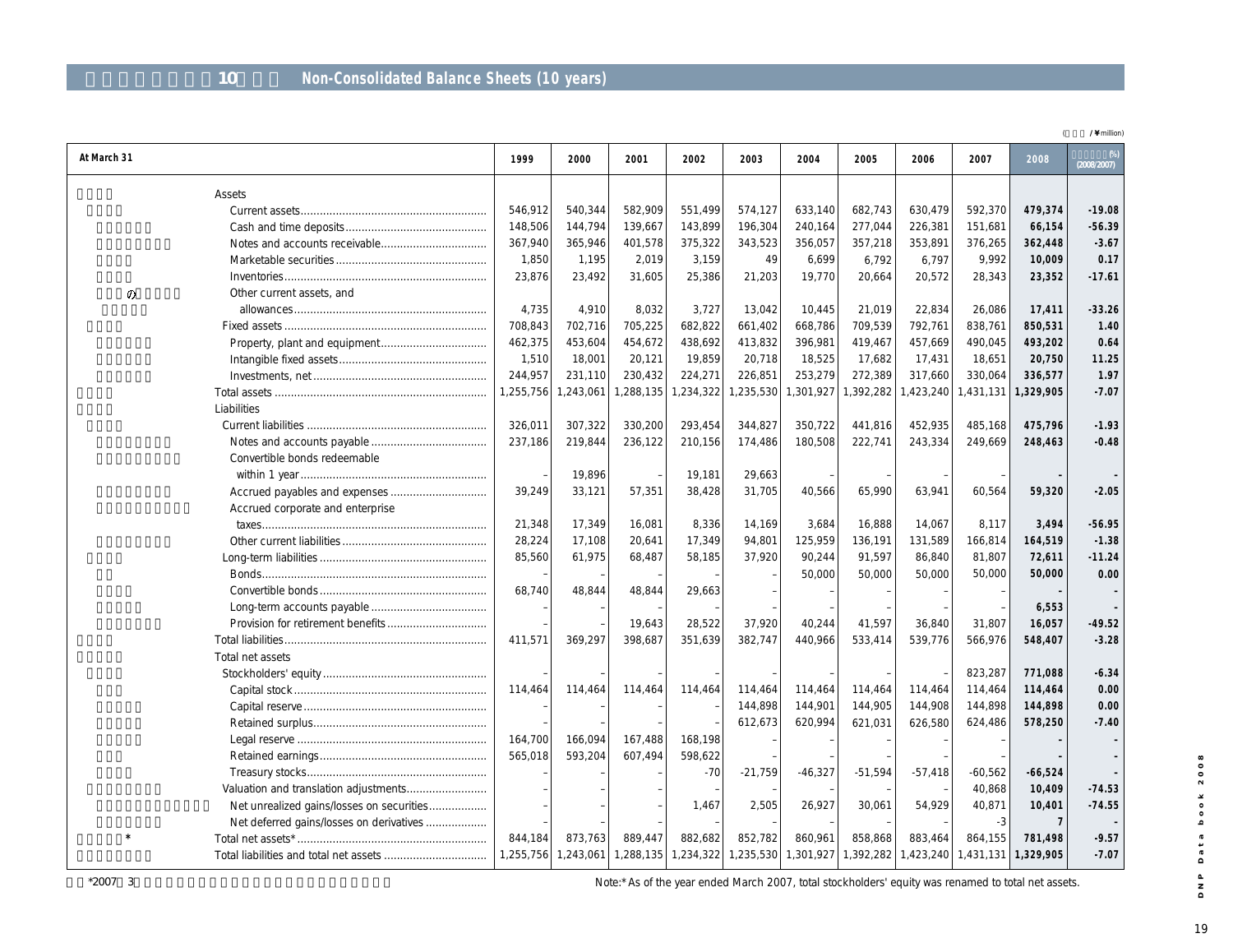### **Shareholder Information EXECUTE: THE INTERNATION CONTRACT AND AS OF MARKET AND AS OF MARKET AND AS OF March 31, 2008**

| 1.490,000,000 | Authorized shares:             |
|---------------|--------------------------------|
| 700,480,693   | Shares issued and outstanding: |
| 30,303        | Number of shareholders:        |

#### **Principal Shareholders**

|        | Name                                                          |        | <b>Investment in DNP</b>          |
|--------|---------------------------------------------------------------|--------|-----------------------------------|
|        |                                                               |        | Percentage of<br>total equity (%) |
|        | The Master Trust Bank of Japan, Ltd.<br>(Trust A/C)           | 43,824 | 6.26                              |
|        | The Dai-ichi Mutual Life Insurance Co.                        | 34,646 | 4.95                              |
|        | HERO AND CO.                                                  | 25,904 | 3.70                              |
|        | <b>UBS AG London Account IPB</b><br>Segregated Client Account | 23,462 | 3.35                              |
|        |                                                               |        |                                   |
|        | Japan Trustee Services Bank, Ltd.<br>(Trust A/C)              | 22,924 | 3.27                              |
|        | Mizuho Corporate Bank, Ltd.                                   | 15,242 | 2.18                              |
|        | Nippon Life Insurance Co.                                     | 14,349 | 2.05                              |
|        | Mizuho Bank, Ltd.                                             | 12,471 | 1.78                              |
|        | <b>State Street Bank and Trust Company</b><br>505103          | 10,142 | 1.45                              |
| 505103 | <b>Employees' Shareholding Association</b>                    | 10,013 | 1.43                              |



**1,000** 

DNP also holds 38,422,796 of its own shares, which are not shown in the table above. This number of shares is shown as belonging to DNP in the shareholder register, but it includes 1,000 shares that are effectively not owned by DNP.

#### **General Information**

| 3 31 | Fiscal year-end: March 31                                  |
|------|------------------------------------------------------------|
|      | Month of annual shareholders' meeting: June                |
|      | Ex-dividend date                                           |
| 3 31 | Year-end dividends paid to shareholders as of: March 31    |
| 9 30 | Interim dividends paid to shareholders as of: September 30 |
| 3 31 | Balance date: March 31                                     |
|      |                                                            |





Administrator of Shareholder Register Mizuho Trust & Banking Co., Ltd.

#### **Registrar**

2 1 Mizuho Trust & Banking Co., Ltd. Stock Transfer Agency Department 2-1, Yaesu 1-chome, Chuo-ku, Tokyo 103-8670, Japan

> Common Stock Listing Tokyo, Osaka

If additional shareholders' meetings are required, the board of directors will decide and notify the shareholders.

 $2008$  $\circ$  $\overline{a}$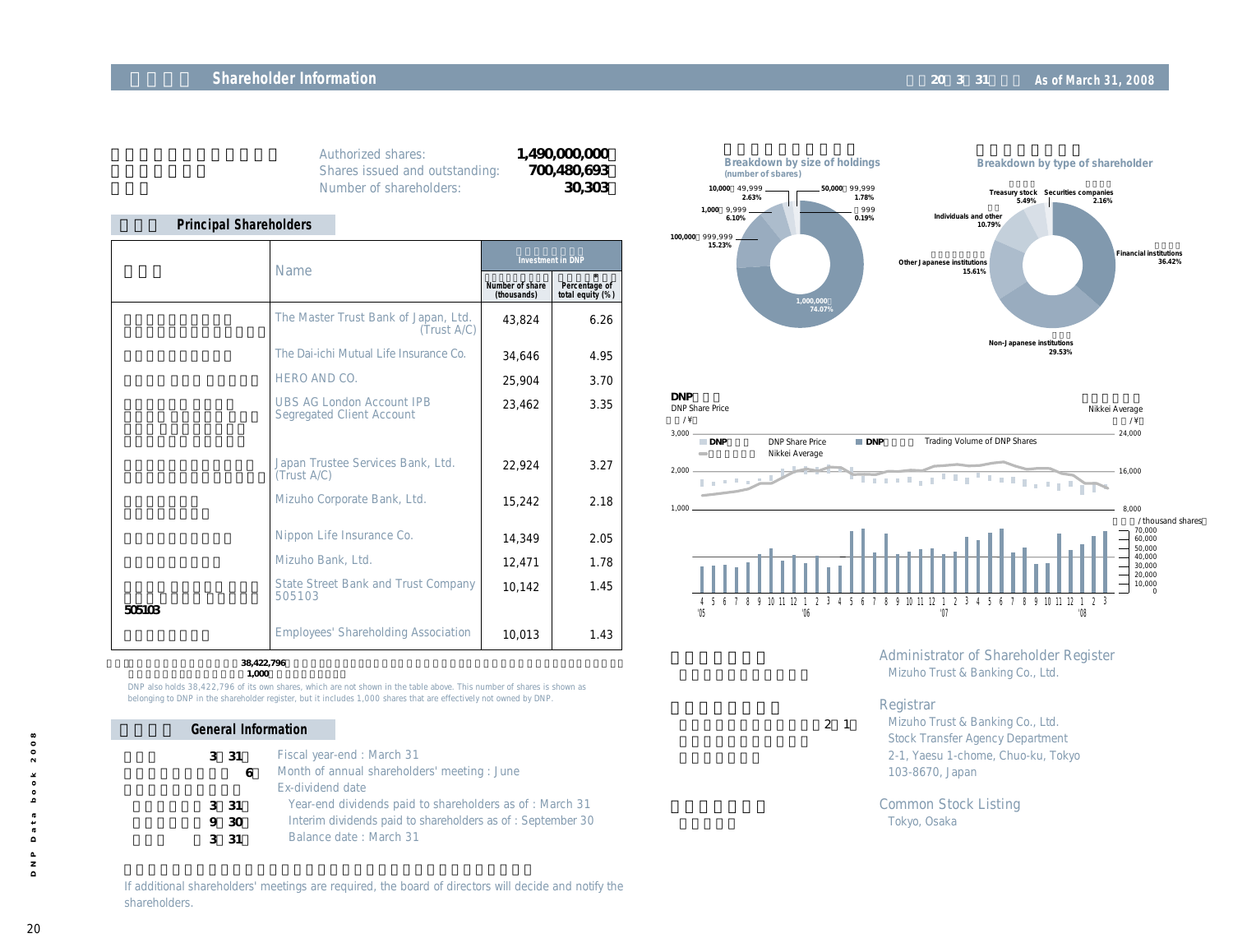|                                                  | Dai Nippon Printing Co., Ltd.                                                                                                                                                                                                                                                                                                                                                                                                                             |                                                     |                                                                                                                                                                                                                                        |  |
|--------------------------------------------------|-----------------------------------------------------------------------------------------------------------------------------------------------------------------------------------------------------------------------------------------------------------------------------------------------------------------------------------------------------------------------------------------------------------------------------------------------------------|-----------------------------------------------------|----------------------------------------------------------------------------------------------------------------------------------------------------------------------------------------------------------------------------------------|--|
| Establishment<br>Incorporation                   | 9 1876<br>10<br>October 1876<br>1894 1 19<br>27<br>January 19, 1894                                                                                                                                                                                                                                                                                                                                                                                       | <b>Production Sites</b><br>(including subsidiaries) |                                                                                                                                                                                                                                        |  |
| Capital                                          | 1,144 64<br>$4114,464$ million                                                                                                                                                                                                                                                                                                                                                                                                                            |                                                     | Domestic<br>Hokkaido (2 plants), Iwate, Miyagi, Fukushima (2 plants), Ibaraki (2 plants),                                                                                                                                              |  |
| Employees                                        | 9,396<br>Non-Consolidated)<br>38,657<br>Consolidated)                                                                                                                                                                                                                                                                                                                                                                                                     |                                                     | Tochigi (3 plants), Saitama (8 plants), Chiba, Tokyo (10 plants), Kanagawa<br>(7 plants), Ishikawa, Gifu, Aichi, Mie, Kyoto (3 plants), Osaka (3 plants),<br>Hyogo (2 plants), Nara, Okayama (2 plants), Hiroshima, Tokushima, Fukuoka |  |
| <b>Sales Offices</b><br>(including subsidiaries) |                                                                                                                                                                                                                                                                                                                                                                                                                                                           |                                                     | (4 plants)                                                                                                                                                                                                                             |  |
|                                                  | <b>Domestic</b><br>Sapporo, Asahikawa, Kitami, Obihiro, Kushiro, Hakodate,<br>Sendai, Aomori, Hachinohe, Morioka, Akita, Yamagata, Koriyama,<br>Utsunomiya, Tokyo, Mito, Tama, Yokohama, Nagoya, Shizuoka, Tsu,<br>Nagano, Niigata, Toyama, Kanazawa, Osaka, Kyoto, Kobe, Hiroshima,<br>Yonago, Okayama, Fukuyama, Takamatsu, Tokushima, Matsuyama,<br>Kochi, Fukuoka, Kitakyushu, Kurume, Nagasaki, Sasebo, Kumamoto,<br>Oita, Miyazaki, Kagoshima, Naha |                                                     | Overseas<br>Singapore, Malaysia (Johor),<br>Indonesia (Jakarta), United States of America<br>(Concord, N.C., Chula Vista, C.A.), Denmark (Karlslunde), Italy (Agrate)                                                                  |  |
|                                                  |                                                                                                                                                                                                                                                                                                                                                                                                                                                           | <b>Research Institutes</b>                          | Tokyo, Chiba, Saitama, Ibaraki                                                                                                                                                                                                         |  |
|                                                  |                                                                                                                                                                                                                                                                                                                                                                                                                                                           | <b>Head Office</b>                                  | 162-8001<br>1-1, Ichigaya Kagacho 1 chome, Shinjuku-ku, Tokyo 162-8001, Japan<br>Tel: 03-3266-2111 / +813-3266-2111<br>Web Site: http://www.dnp.co.jp/                                                                                 |  |
|                                                  | Overseas<br>Seoul, Shanghai, Beijing, Taipei, Singapore, Jakarta, Sydney,<br>New York, Concord, N.C., San Francisco, Santa Clara, Los Angeles,<br>Chula Vista, San Marcos, Dallas, Dusseldorf, London, Copenhagen,<br>Paris, Dinan, Agrate                                                                                                                                                                                                                | IR.<br>Inquiries                                    | Press and Public Relations<br>Tel: 03-5225-8220/+813-5225-8220<br>Fax: 03-5225-8239 / +813-5225-8239<br>https://www.dnp.co.jp/CGI/inquiry/form.cgi                                                                                     |  |

DNP Data book 2008 21**DNP Data book 2008**  $21$